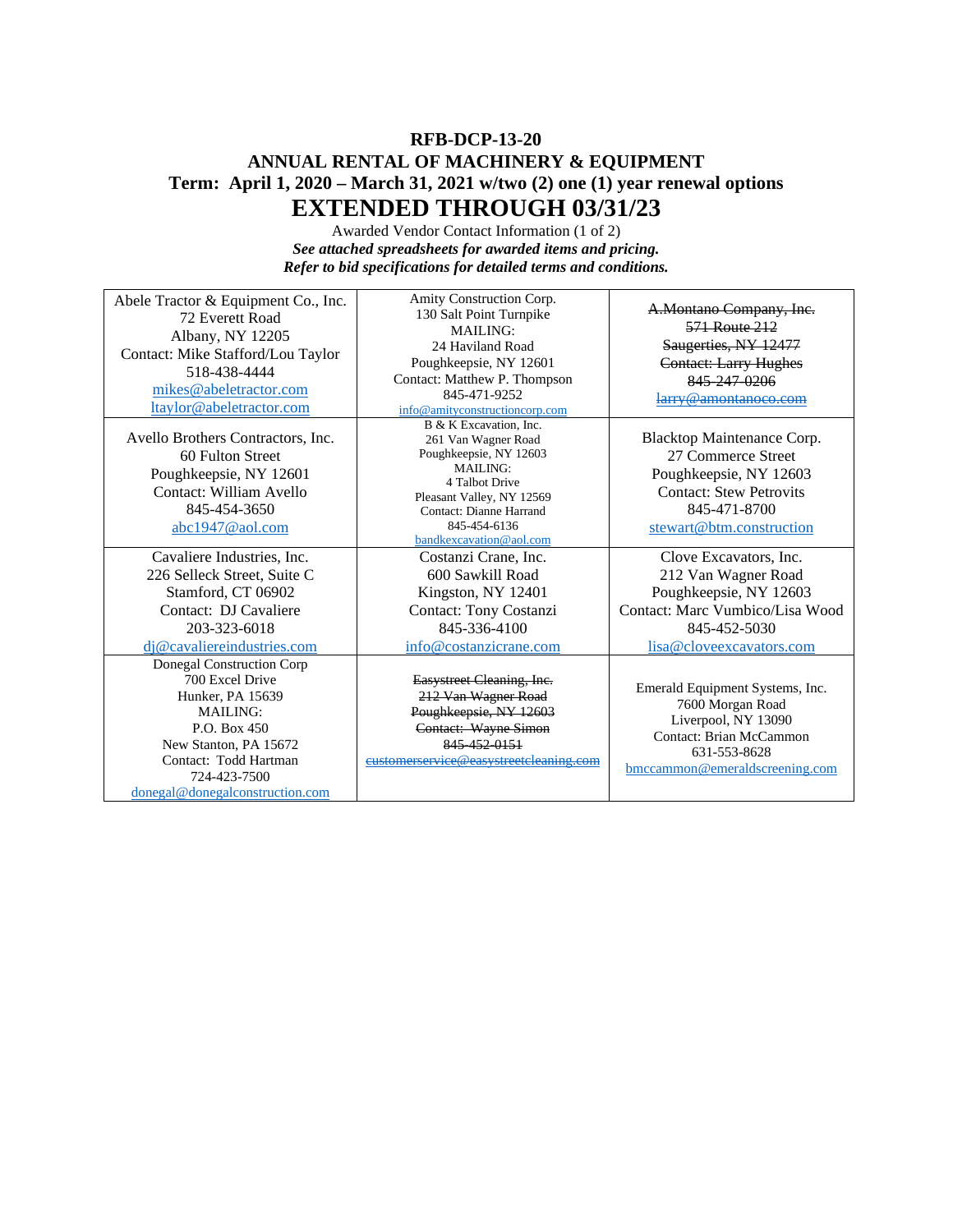## **RFB-DCP-13-20 ANNUAL RENTAL OF MACHINERY & EQUIPMENT Term: April 1, 2020 – March 31, 2021 w/two (2) one (1) year renewal options EXTENDED THROUGH 03/31/23**

Awarded Vendor Contact Information (2 of 2) *See attached spreadsheets for awarded items and pricing. Refer to bid specifications for detailed terms and conditions.*

| Fred A. Cook Jr., Inc.<br>3226 Albany Post Road<br>Buchanan, NY 10511<br><b>MAILING:</b><br>P.O. Box 70<br>Montrose, NY 10548<br>Contact: Brian F. Cook<br>914-739-3300<br>bcook@fredcook.com        | Gorman Bros., Inc.<br>200 Church Street<br>Albany, NY 12202<br><b>Contact: Kimberly Wilson</b><br>518-462-5401<br>kwilson@gormanroads.com                              | Here Rentals, Inc.<br>3 Avis Drive<br>Latham, NY 12110<br>Contact: Eric Geiger<br>518 783 4598<br>herebids@hercrentals.com                                                                         |
|------------------------------------------------------------------------------------------------------------------------------------------------------------------------------------------------------|------------------------------------------------------------------------------------------------------------------------------------------------------------------------|----------------------------------------------------------------------------------------------------------------------------------------------------------------------------------------------------|
| Hoffman International, Inc. dba<br>Hoffman Equipment<br>1440 Route 9W<br>Marlboro, NY 12542<br>Contact: David Koch<br>845-236-3000<br>dave.koch@hoffmanequip.com                                     | Partner Equipment Rentals, LLC<br>711 East Chester Street<br>Kingston, NY 12401<br>Contact: Ernesto del Aguila<br>845-330-2524<br>ernesto.delaguila@partnerrentals.com | Peckham Road Corp.<br>375 Bay Road, Suite 201<br>Queensbury, NY 12804<br>Contact: Jen Sablich<br>914-357-1842<br>jsabl@peckham.com                                                                 |
| Rancourt & Son Land Clearing Corp.<br>27 Hillside Road<br><b>MAILING:</b><br>P.O. Box 444<br>Poughquag, NY 12570<br><b>Contact: Peter Rancourt</b><br>914-475-6053<br>rancourtlandclearing@gmail.com | Thomas Gleason Inc.<br>501 Salt Point Turnpike<br>Poughkeepsie, NY 12603<br><b>Contact: Patrick Gleason</b><br>845-454-3730<br>estimating@thomasgleasoninc.com         | Van Etten Contracting, LLC<br>229 Union Avenue<br>New Windsor, NY 12553<br><b>MAILING:</b><br>P.O. Box 422<br>Cornwall, NY 12518<br>Contact: Jerry Paschal<br>845-518-8962<br>jerry@vecontract.com |
| Westchester Tractor, Inc.<br>60 International Boulevard<br>Brewster, NY 10509<br>Contact: Dan Grippo<br>845-278-7766<br>dan@wtractor.com                                                             |                                                                                                                                                                        |                                                                                                                                                                                                    |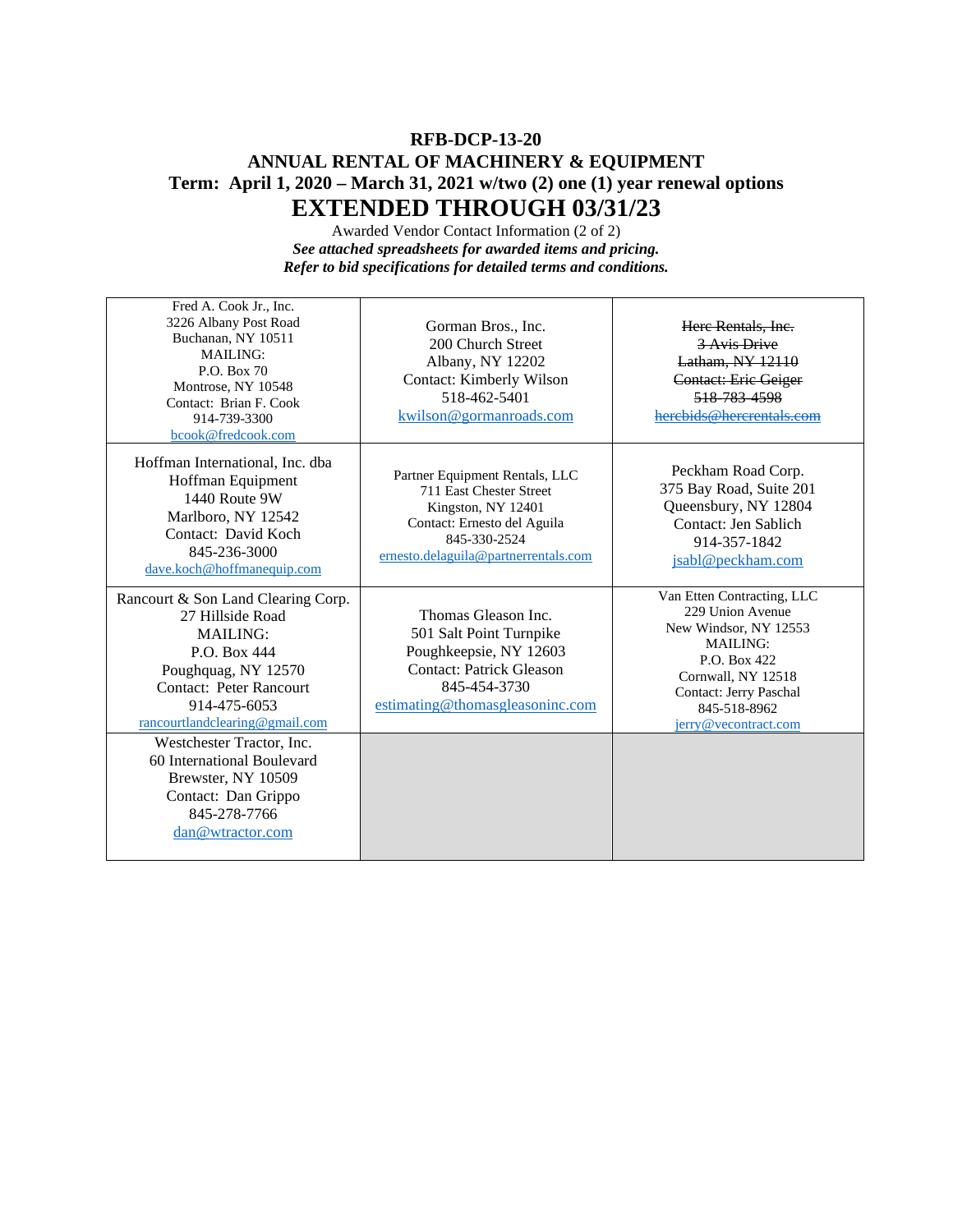## **RFB-DCP-13-20 Rental of Machinery and Equipment Term: April 1, 2020 - March 31, 2021 w/two (2) one (1) year renewal options**

## **EXTENDED THROUGH 03/31/23**

| -1 | <b>VENDOR</b>                      | MACHINERY/EQUIPMENT                           | CU. YD.<br><b>CAPACITY</b> | <b>MAKE OF</b><br><b>EQUIPMENT</b> | <b>MODEL OF</b><br><b>EQUIPMENT</b> | <b>HOURLY</b><br><b>RATE</b> | <b>DAILY RATE</b> | <b>WEEKLY</b><br><b>RATE</b> | <b>4 Week Rate</b> | <b>Fuel Included</b><br>with<br>Equipment<br><b>YES OR NO</b> | Operator<br>included<br><b>YES OR</b><br>NO | Helper<br><b>YES OR</b><br>NO | <b>MINIMUM</b><br><b>RENTAL FEE</b><br>(IF ANY)<br><b>NO OR \$\$</b> | <b>DELIVERY</b><br><b>CHARGE</b><br>(IF ANY)<br><b>NO OR \$\$</b> | PICK UP<br><b>CHARGE</b><br>(IF ANY)<br><b>NO OR \$\$</b> |
|----|------------------------------------|-----------------------------------------------|----------------------------|------------------------------------|-------------------------------------|------------------------------|-------------------|------------------------------|--------------------|---------------------------------------------------------------|---------------------------------------------|-------------------------------|----------------------------------------------------------------------|-------------------------------------------------------------------|-----------------------------------------------------------|
|    | <b>Here Rentals</b>                | <b>Air Compressor</b>                         | 185 efm                    | <del>doosan</del>                  | p185wd                              | no bid                       | \$121.00          | \$253.00                     | \$604.00           | no                                                            | no                                          | $n\Theta$                     |                                                                      | \$125.00                                                          | \$125.00                                                  |
|    | <b>Hoffman Equipment</b>           | Air Compressor                                | 185 cfm                    | doosan                             | $c185$ wdo                          |                              | n/a               | \$217.00                     | \$650.00           | no                                                            | no                                          | no                            | \$217.00                                                             | \$500.00                                                          | \$500.00                                                  |
|    | <b>Partner Equipment Rentals</b>   | <b>Air Compressor</b>                         | 185 cfm                    | atlas copco                        | xas185                              | n/a                          | \$150.00          | \$450.00                     | \$795.00           | no                                                            | no                                          | no                            | \$150.00                                                             | \$100.00                                                          | \$100.00                                                  |
|    | <b>Amity Construction</b>          | Air Compressor w/Jack Hammer                  | 185 cfm                    | atlas copco                        |                                     | \$117.00                     | \$936.00          | \$4,680.00                   | \$18,720.00        | yes                                                           | yes                                         | no                            | \$468.00                                                             | \$90.00                                                           | \$90.00                                                   |
|    | <b>Avello Brothers Contractors</b> | Air Compressor w/Jack Hammer                  |                            |                                    |                                     | \$120.00                     | \$960.00          | \$4,800.00                   | \$19,200.00        | yes                                                           | yes                                         | no                            | \$960.00                                                             | no                                                                | no                                                        |
|    | <b>Here Rentals</b>                | Air Compressor w/Jack Hammer                  | 185 efm                    | doosan                             | p185wd/90 lb                        | no bid                       | \$200.00          | \$560.00                     | \$1,094.00         | no                                                            | no                                          | no                            |                                                                      | \$125.00                                                          | \$125.00                                                  |
|    | Hoffman Equipment                  | Air Compressor w/Jack Hammer                  | 185 cfm                    | doosan                             | c185wdo                             |                              | n/a               | \$280.00                     | \$800.00           | no                                                            | no                                          | no                            | \$280.00                                                             | \$500.00                                                          | \$500.00                                                  |
|    | <b>Partner Equipment Rentals</b>   | Air Compressor w/Jack Hammer                  | 185 cfm/90                 | atlas copco                        | xas185                              | n/a                          | \$200.00          | \$600.00                     | \$1,195.00         | no                                                            | no                                          | no                            | \$200.00                                                             | \$100.00                                                          | \$100.00                                                  |
|    | Thomas Gleason                     | Air Compressor w/Jack Hammer                  |                            | ingersol rand                      | 185                                 | \$155.00                     | \$1,240.00        | \$6,200.00                   | n/a                | yes                                                           | yes                                         | no                            | \$700.00                                                             | \$140.00/hr                                                       | \$140.00/hr                                               |
|    | Gorman Bros.                       | <b>Asphalt Cold Mix Paver</b>                 |                            | midland                            | 700                                 | \$380.00                     | \$3,040.00        | no bid                       | no bid             | no                                                            | yes                                         | yes                           | \$3,040.00                                                           | \$500.00                                                          | \$500.00                                                  |
|    | Hoffman Equipment                  | <b>Asphalt Cold Mix Paver</b>                 |                            | leeboy                             | 8616                                |                              | \$1,500.00        | \$4,500.00                   | \$13,500.00        | no                                                            | no                                          | no                            | \$1,500.00                                                           | \$500.00                                                          | \$500.00                                                  |
|    | Peckham Road                       | <b>Asphalt Cold Mix Paver</b>                 |                            | cat                                | ap655f                              | \$425.00                     | \$3,400.00        | no bid                       | no bid             | no                                                            | yes                                         | no                            | \$2,080.00                                                           | \$485.00                                                          | no                                                        |
|    | <b>Hoffman Equipment</b>           | <b>Asphalt Curb Forming Machine</b>           |                            | miller curber                      | 550e                                |                              | \$250.00          | \$750.00                     | \$2,250.00         | no                                                            | no                                          | no                            | \$250.00                                                             | \$500.00                                                          | \$500.00                                                  |
|    | <b>NO BIDS RECEIVED</b>            | <b>Asphalt Hot Crack Sealer</b>               |                            |                                    |                                     |                              |                   |                              |                    |                                                               |                                             |                               |                                                                      |                                                                   |                                                           |
|    | <b>Blacktop Maintenance</b>        | Asphalt Milling Machine 2' to 4'              |                            | cat                                | pm-312                              | \$455.00                     | \$3,640.00        | \$18,200.00                  | \$72,800.00        | yes                                                           | yes                                         | no                            | 8 hrs                                                                | \$200.00                                                          | \$200.00                                                  |
|    | Cavaliere Industries               | Asphalt Milling Machine 2' to 4'              |                            | wirtgen                            | w120                                | \$437.50                     | \$3,500.00        | \$15,000.00                  | \$56,000.00        | es                                                            | yes                                         | no                            | \$3,500.00                                                           | \$500.00                                                          | no                                                        |
| 6  | Donegal Construction               | Asphalt Milling Machine 2' to 4'              |                            | wirtgen                            | w120                                | no bid                       | \$4,000.00        | \$18,000.00                  | \$70,000.00        | yes                                                           | yes                                         | no                            | no                                                                   | \$900.00                                                          | \$700.00                                                  |
| 6  | Hoffman Equipment                  | Asphalt Milling Machine 2' to 4'              |                            | bradco                             | hp600                               |                              | \$750.00          | \$2,250.00                   | \$6,750.00         | no                                                            | no                                          | no                            | \$750.00                                                             | \$500.00                                                          | \$500.00                                                  |
| 6  | Peckham Road                       | Asphalt Milling Machine 2' to 4'              |                            | wirtgen                            | 120f                                | \$545.00                     | \$4,360.00        | no bid                       | no bid             | no                                                            | yes                                         | no                            | \$3,000.00                                                           | \$850.00                                                          | no                                                        |
|    | Cavaliere Industries               | <b>Asphalt Milling Machine 7</b>              |                            | wirtgen                            | w207                                | \$637.50                     | \$5,100.00        | \$25,000.00                  | \$100,000.00       | yes                                                           | yes                                         | yes                           | \$5,000.00                                                           | no                                                                | no                                                        |
|    | Donegal Construction               | Asphalt Milling Machine 7'                    |                            | wirtgen                            | w120                                | no bid                       | \$5,200.00        | \$26,000.00                  | \$96,000.00        | yes                                                           | yes                                         | yes                           | no                                                                   | \$900.00                                                          | \$700.00                                                  |
|    | Peckham Road                       | Asphalt Milling Machine 7'                    |                            | roadtec                            | rx700                               | \$700.00                     | \$5,600.00        | no bid                       | no bid             | no                                                            | yes                                         | yes                           | \$5,200.00                                                           | \$925.00                                                          | no                                                        |
|    | <b>Avello Brothers Contractors</b> | <b>Asphalt or Concrete Saw (Self Powered)</b> |                            | target                             |                                     | \$130.00                     | \$1,040.00        | \$5,000.00                   | \$20,000.00        | yes                                                           | yes                                         | no                            | \$1,040.00                                                           | no                                                                | no                                                        |
|    | <b>Here Rentals</b>                | <b>Asphalt or Concrete Saw (Self Powered)</b> | 20 <sub>hp</sub>           | husqvarna                          | fs524                               | no bid                       | \$163.00          | \$621.00                     | \$1,087.00         | $n\Theta$                                                     | no                                          | no                            |                                                                      | \$100.00                                                          | \$100.00                                                  |
|    | <b>Avello Brothers Contractors</b> | Asphalt Paver Rubber Tire/Self Power          | 10' to 18'                 | blawknox                           | pf4410                              | \$310.00                     | \$2,480.00        | \$12,400.00                  | \$48,000.00        | yes                                                           | yes                                         | yes                           | \$2,480.00                                                           | \$150.00                                                          | \$150.00                                                  |
|    | <b>Blacktop Maintenance</b>        | <b>Asphalt Paver Rubber Tire/Self Power</b>   |                            | cat                                | ap555f                              | \$375.00                     | \$3,000.00        | \$15,000.00                  | \$60,000.00        | yes                                                           | yes                                         | no                            | 8 hrs                                                                | \$200.00                                                          | \$200.00                                                  |
|    | Clove Excavators                   | Asphalt Paver Rubber Tire/Self Power          |                            | cat                                | ap655f                              | \$280.00                     | \$2,240.00        | \$11,200.00                  | \$44,800.00        | yes                                                           | yes                                         | no                            | \$2,240.00                                                           | \$250.00                                                          | no                                                        |
|    | Clove Excavators                   | Asphalt Paver Rubber Tire/Self Power          |                            | roadtec                            | rp195e                              | \$300.00                     | \$2,400.00        | \$12,000.00                  | \$48,000.00        | ves                                                           | yes                                         | no                            | \$2,400.00                                                           | \$250.00                                                          | no                                                        |
|    | Gorman Bros.                       | Asphalt Paver Rubber Tire/Self Power          |                            | cat                                | 1055e                               | \$475.00                     | \$3,800.00        | no bid                       | no bid             | no                                                            | yes                                         | yes                           | \$3,800.00                                                           | \$500.00                                                          | \$500.00                                                  |
|    | Hoffman Equipment                  | <b>Asphalt Paver Rubber Tire/Self Power</b>   |                            | leeboy                             | 8616                                |                              | \$1,500.00        | \$4,500.00                   | \$13,500.00        | no                                                            | no                                          | no                            | \$1,500.00                                                           | \$500.00                                                          | \$500.00                                                  |
|    | Peckham Road                       | Asphalt Paver Rubber Tire/Self Power          |                            | cat                                | ap1055f                             | \$475.00                     | \$3,800.00        | no bid                       | no bid             | yes                                                           | yes                                         | yes                           | \$3,800.00                                                           | \$600.00                                                          | no                                                        |
|    | Van Etten Contracting              | Asphalt Paver Rubber Tire/Self Power          |                            | vogele                             | 5100-2                              | \$350.00                     | \$1,600.00        |                              |                    | yes                                                           | yes                                         | no                            | \$1,600.00                                                           | \$500.00                                                          | \$500.00                                                  |
| 10 | Gorman Bros.                       | <b>Asphalt Pugmill</b>                        |                            | midland                            | $-6000$                             | \$225.00                     | \$1,800.00        | no bid                       | no bid             | 1O                                                            | yes                                         | no                            | \$1,800.00                                                           | \$600.00                                                          | \$600.00                                                  |
| 10 | Peckham Road                       | <b>Asphalt Pugmill</b>                        |                            | midland                            | $-4100$                             | \$235.00                     | \$1,880.00        | no bid                       | no bid             | no                                                            | yes                                         | no                            | \$1,880.00                                                           | \$400.00                                                          | no                                                        |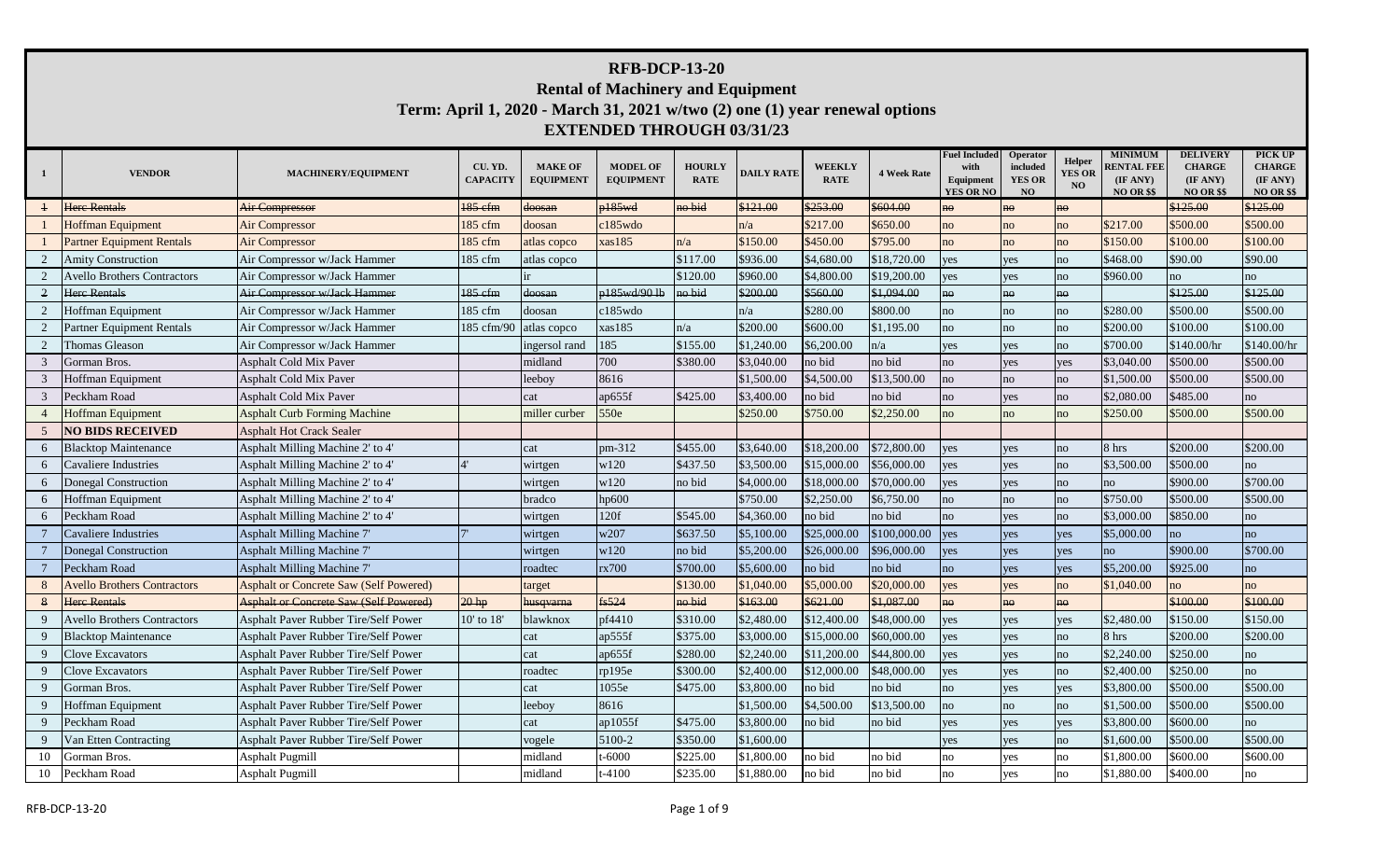| -1              | <b>VENDOR</b>                      | MACHINERY/EQUIPMENT                       | CU. YD.<br><b>CAPACITY</b> | <b>MAKE OF</b><br><b>EQUIPMENT</b> | <b>MODEL OF</b><br><b>EQUIPMENT</b> | <b>HOURLY</b><br><b>RATE</b> | <b>DAILY RATE</b> | <b>WEEKLY</b><br><b>RATE</b> | <b>4 Week Rate</b> | <b>Fuel Included</b><br>with<br>Equipment<br><b>YES OR NO</b> | Operator<br>included<br><b>YES OR</b><br><b>NO</b> | <b>Helper</b><br><b>YES OR</b><br>NO | <b>MINIMUM</b><br><b>RENTAL FEE</b><br>(IF ANY)<br><b>NO OR \$\$</b> | <b>DELIVERY</b><br><b>CHARGE</b><br>(IF ANY)<br><b>NO OR \$\$</b> | PICK UP<br><b>CHARGE</b><br>(IF ANY)<br><b>NO OR \$\$</b> |
|-----------------|------------------------------------|-------------------------------------------|----------------------------|------------------------------------|-------------------------------------|------------------------------|-------------------|------------------------------|--------------------|---------------------------------------------------------------|----------------------------------------------------|--------------------------------------|----------------------------------------------------------------------|-------------------------------------------------------------------|-----------------------------------------------------------|
|                 | Abele Tractor & Equipment          | Asphalt Roller Vibrator 3 - 6 Ton         | n/a                        | bomag                              | $bw-120$                            | no bid                       | \$200.00          | \$570.00                     | \$1,590.00         | ds1                                                           | no                                                 | no                                   | n/a                                                                  | \$125.00/hr                                                       | \$125.00/hr                                               |
| 11              | A. Montano                         | Asphalt Roller Vibrator 3 6 Ton           |                            | sakai                              | sw300                               |                              | \$275.00          | \$1,000.00                   | \$3,000.00         | no                                                            | no                                                 | no                                   | he                                                                   | \$400.00                                                          | \$400.00                                                  |
| 11              | <b>Avello Brothers Contractors</b> | Asphalt Roller Vibrator 3 - 6 Ton         | 3 ton                      | bomag                              | 128d                                | \$130.00                     | \$1,040.00        | \$5,200.00                   | \$20,000.00        | yes                                                           | yes                                                | no                                   | \$1,040.00                                                           | \$150.00                                                          | \$150.00                                                  |
| 11              | <b>Blacktop Maintenance</b>        | Asphalt Roller Vibrator 3 - 6 Ton         |                            | cat                                | $cb-44$                             | \$195.00                     | \$1,560.00        | \$7,800.00                   | \$31,200.00        | yes                                                           | yes                                                | no                                   | 8 hrs                                                                | \$200.00                                                          | \$200.00                                                  |
| 11              | <b>Clove Excavators</b>            | Asphalt Roller Vibrator 3 - 6 Ton         |                            | hamm                               | hd14                                | \$130.00                     | \$1,040.00        | \$5,200.00                   | \$20,800.00        | yes                                                           | yes                                                | no                                   | \$1,040.00                                                           | \$250.00                                                          | no                                                        |
| 11              | Gorman Bros.                       | <b>Asphalt Roller Vibrator 3 - 6 Ton</b>  |                            | hamm                               | 110                                 | \$150.00                     | \$1,200.00        | no bid                       | no bid             | no                                                            | yes                                                | no                                   | \$1,200.00                                                           | \$500.00                                                          | \$500.00                                                  |
| 11              | <b>Here Rentals</b>                | Asphalt Roller Vibrator 3 6 Ton           | $3$ ton                    | volvo                              | dd25bw                              | no bid                       | \$290.00          | \$690.00                     | \$1,754.00         | no                                                            | <b>no</b>                                          | $n\Theta$                            |                                                                      | \$125.00                                                          | \$125.00                                                  |
| 11              | <b>Hoffman Equipment</b>           | Asphalt Roller Vibrator 3 - 6 Ton         |                            | case                               | dv36                                |                              | \$350.00          | \$1,050.00                   | \$3,150.00         | no                                                            | no                                                 | no                                   | \$350.00                                                             | \$500.00                                                          | \$500.00                                                  |
| 11              | <b>Partner Equipment Rentals</b>   | <b>Asphalt Roller Vibrator 3 - 6 Ton</b>  | 3 ton                      | chicago pneu                       | ar120                               | n/a                          | \$250.00          | \$750.00                     | \$2,250.00         | no                                                            | no                                                 | no                                   | \$250.00                                                             | \$150.00                                                          | \$150.00                                                  |
| 11              | Peckham Road                       | Asphalt Roller Vibrator 3 - 6 Ton         |                            | hamm                               | $hd-12$                             | \$155.00                     | \$1,240.00        | no bid                       | no bid             | no                                                            | yes                                                | no                                   | \$850.00                                                             | \$350.00                                                          | no                                                        |
| 11              | Van Etten Contracting              | Asphalt Roller Vibrator 3 - 6 Ton         |                            | hamm                               | hd14i                               | \$160.00                     | \$1,280.00        |                              |                    | yes                                                           | yes                                                | no                                   | \$1,280.00                                                           | \$500.00                                                          | \$500.00                                                  |
| 12              | Abele Tractor & Equipment          | Asphalt Roller Vibrator 8 - 12 Ton        | n/a                        | dynapac                            | cc522                               | no bid                       | \$420.00          | \$1,100.00                   | \$2,990.00         | dsl                                                           | no                                                 | no                                   | n/a                                                                  | \$125.00/hr                                                       | \$125.00/hr                                               |
| $\frac{12}{2}$  | A. Montano                         | <b>Asphalt Roller Vibrator 8 - 12 Ton</b> |                            | sakai                              | $\frac{$8850}{ }$                   |                              | \$400.00          | \$1,200.00                   | \$3,600.00         | no                                                            | no                                                 | no                                   | no                                                                   | \$400.00                                                          | \$400.00                                                  |
| 12              | <b>Avello Brothers Contractors</b> | Asphalt Roller Vibrator 8 - 12 Ton        | $10 - 12$ ton              | ampo                               | r166a                               | \$155.00                     | \$1,240.00        | \$6,200.00                   | \$24,000.00        | yes                                                           | yes                                                | no                                   | \$1,240.00                                                           | \$150.00                                                          | \$150.00                                                  |
| 12              | <b>Blacktop Maintenance</b>        | Asphalt Roller Vibrator 8 - 12 Ton        |                            | cat                                | cb-534                              | \$195.00                     | \$1,560.00        | \$7,800.00                   | \$31,200.00        | es                                                            | yes                                                | no                                   | 8 hrs                                                                | \$200.00                                                          | \$200.00                                                  |
| 12              | <b>Clove Excavators</b>            | Asphalt Roller Vibrator 8 - 12 Ton        |                            | cat                                | cb10                                | \$155.00                     | \$1,240.00        | \$6,200.00                   | \$24,800.00        | yes                                                           | yes                                                | no                                   | \$1,240.00                                                           | \$250.00                                                          | no                                                        |
| 12              | <b>Clove Excavators</b>            | Asphalt Roller Vibrator 8 - 12 Ton        |                            | hamm                               | hd110hv                             | \$150.00                     | \$1,200.00        | \$6,000.00                   | \$24,000.00        | yes                                                           | yes                                                | no                                   | \$1,200.00                                                           | \$250.00                                                          | no                                                        |
| 12              | Gorman Bros.                       | Asphalt Roller Vibrator 8 - 12 Ton        |                            | hamm                               | 120                                 | \$175.00                     | \$1,400.00        | no bid                       | no bid             | no                                                            | yes                                                | no                                   | \$1,400.00                                                           | \$500.00                                                          | \$500.00                                                  |
| 12              | <b>Hoffman Equipment</b>           | Asphalt Roller Vibrator 8 - 12 Ton        |                            | case                               | dv210                               |                              | \$400.00          | \$1,200.00                   | \$3,600.00         | no                                                            | no                                                 | no                                   | \$400.00                                                             | \$500.00                                                          | \$500.00                                                  |
| 12              | Peckham Road                       | Asphalt Roller Vibrator 8 - 12 Ton        |                            | hamm                               | hd-120                              | \$175.00                     | \$1,400.00        | no bid                       | no bid             | no                                                            | yes                                                | no                                   | \$850.00                                                             | \$600.00                                                          | no                                                        |
| 12              | Van Etten Contracting              | Asphalt Roller Vibrator 8 - 12 Ton        |                            | hamm                               | hd90                                | \$200.00                     | \$1,280.00        |                              |                    | yes                                                           | yes                                                | no                                   | \$1,280.00                                                           | \$500.00                                                          | \$500.00                                                  |
| 13              | Abele Tractor & Equipment          | Backhoe Loaders, Other                    | n/a                        | cat                                | 420                                 | no bid                       | \$225.00          | \$590.00                     | \$1,600.00         | dsl                                                           | no                                                 | no                                   | n/a                                                                  | \$125.00/hr                                                       | \$125.00/hr                                               |
| 13              | <b>Amity Construction</b>          | Backhoe Loaders, Other                    | $1 \text{ yd}$             | case                               | 580 sm                              | \$151.00                     | \$1,208.00        | \$6,040.00                   | \$24,160.00        | yes                                                           | yes                                                | no                                   | 4 hrs                                                                | \$100.00                                                          | \$100.00                                                  |
| 13              | A. Montano                         | Backhoe Loaders, Other                    |                            | eat                                | 420                                 |                              | \$300.00          | \$900.00                     | \$2,700.00         | ho                                                            | <b>no</b>                                          | no                                   | ho                                                                   | \$400.00                                                          | \$400.00                                                  |
| 13              | <b>B</b> & K Excavation            | Backhoe Loaders, Other                    | 1.75                       | cat                                | 430e                                | \$160.00                     | \$1,280.00        | \$6,400.00                   | \$25,600.00        | yes                                                           | yes                                                | no                                   | 4 hrs                                                                | \$155.00/hr                                                       | no                                                        |
| 13              | <b>Blacktop Maintenance</b>        | Backhoe Loaders, Other                    |                            | cat                                | 420                                 | \$185.00                     | \$1,480.00        | \$7,400.00                   | \$29,600.00        | yes                                                           | yes                                                | no                                   | 8 hrs                                                                | \$200.00                                                          | \$200.00                                                  |
| 13              | <b>Clove Excavators</b>            | Backhoe Loaders, Other                    |                            | case                               | 580                                 | \$125.00                     | \$1,000.00        | \$5,000.00                   | \$25,000.00        | yes                                                           | yes                                                | no                                   | \$1,000.00                                                           | \$250.00                                                          | no                                                        |
| 13              | Here Rentals                       | Backhoe Loaders, Other                    |                            | ease                               | 580                                 | no bid                       | \$443.00          | \$1,380.00                   | \$2,300.00         | no                                                            | no                                                 | no                                   |                                                                      | \$175.00                                                          | \$175.00                                                  |
| 13              | Hoffman Equipment                  | Backhoe Loaders, Other                    |                            | case                               | 580sn/590sn                         |                              | \$450.00          | \$1,350.00                   | \$4,050.00         | no                                                            | no                                                 | no                                   | \$450.00                                                             | \$500.00                                                          | \$500.00                                                  |
| 13              | Partner Equipment Rentals          | Backhoe Loaders, Other                    |                            | icb                                | 3cx                                 | n/a                          | \$350.00          | \$1,000.00                   | \$2,250.00         | no                                                            | no                                                 | no                                   | \$350.00                                                             | \$150.00                                                          | \$150.00                                                  |
| 13              | Thomas Gleason                     | Backhoe Loaders, Other                    | l cu yd                    | john deere                         | 310                                 | \$196.00                     | \$1,568.00        | \$7,840.00                   | n/a                | no                                                            | yes                                                | no                                   | \$750.00                                                             | \$140.00/hr                                                       | \$140.00/hr                                               |
| 13              | Westchester Tractor                | Backhoe Loaders, Other                    | 1.3                        | new holland                        | b95                                 | n/a                          | \$285.00          | \$800.00                     | \$2,400.00         | no                                                            | no                                                 | no                                   | no                                                                   | n/a                                                               | n/a                                                       |
| 14              | Abele Tractor & Equipment          | Backhoe Loaders, Skid Steer               | n/a                        | kubota                             | $ssv-75$                            | no bid                       | \$250.00          | \$750.00                     | \$2,150.00         | dsl                                                           | no                                                 | no                                   | n/a                                                                  | \$125.00/hr                                                       | \$125.00/hr                                               |
| $\overline{14}$ | A. Montano                         | Backhoe Loaders, Skid Steer               |                            | takeuchi                           | $t\mathbf{l} - 8$                   |                              | \$385.00          | \$1,100.00                   | \$3,300.00         | no                                                            | no                                                 | no                                   | no                                                                   | \$400.00                                                          | \$400.00                                                  |
| 14              | B & K Excavation                   | Backhoe Loaders, Skid Steer               |                            | cat/kubota                         | 277                                 | \$140.00                     | \$1,120.00        | \$5,600.00                   | \$22,400.00        | yes                                                           | yes                                                | no                                   | 4 hrs                                                                | \$110.00/hr                                                       | no                                                        |
| 14              | <b>Clove Excavators</b>            | Backhoe Loaders, Skid Steer               |                            | cat                                | 252 <sub>b</sub>                    | \$120.00                     | \$960.00          | \$4,800.00                   | \$19,200.00        | yes                                                           | yes                                                | no                                   | \$960.00                                                             | \$250.00                                                          | no                                                        |
|                 | 14 Here Rentals                    | Backhoe Loaders, Skid Steer               |                            | kubota                             | $ssv-75$                            | no bid                       | \$313.00          | \$736.00                     | \$1,613.00         | no                                                            | no                                                 | no                                   |                                                                      | \$150.00                                                          | \$150.00                                                  |
| 14              | Hoffman Equipment                  | Backhoe Loaders, Skid Steer               |                            | case                               | sv300                               |                              | \$250.00          | \$750.00                     | \$2,250.00         | no                                                            | no                                                 | no                                   | \$250.00                                                             | \$500.00                                                          | \$500.00                                                  |
| 14              | Partner Equipment Rentals          | Backhoe Loaders, Skid Steer               |                            | volvo                              | mc110d                              | n/a                          | \$250.00          | \$750.00                     | \$1,750.00         | no                                                            | no                                                 | no                                   | \$250.00                                                             | \$150.00                                                          | \$150.00                                                  |
|                 | 14 Thomas Gleason                  | Backhoe Loaders, Skid Steer               | $1/2$ cu yd                | bobcat                             | s300                                | \$181.00                     | \$1,448.00        | \$7,240.00                   | n/a                | no                                                            | yes                                                | no                                   | \$750.00                                                             | \$140.00/hr                                                       | \$140.00/hr                                               |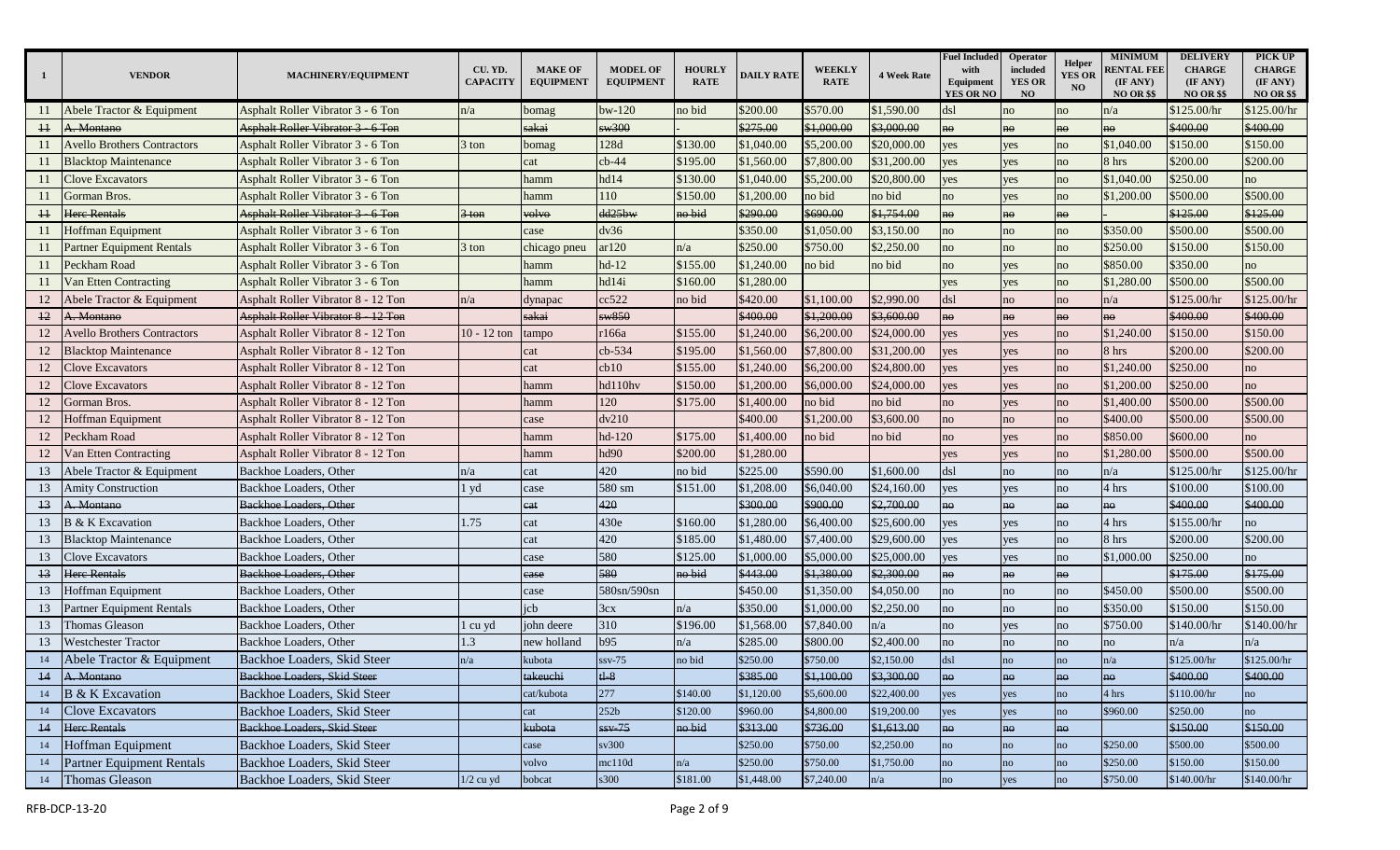| $\mathbf{1}$    | <b>VENDOR</b>               | MACHINERY/EQUIPMENT                           | CU. YD.<br><b>CAPACITY</b> | <b>MAKE OF</b><br><b>EQUIPMENT</b> | <b>MODEL OF</b><br><b>EQUIPMENT</b> | <b>HOURLY</b><br><b>RATE</b> | <b>DAILY RATE</b> | <b>WEEKLY</b><br><b>RATE</b> | <b>4 Week Rate</b> | <b>Fuel Included</b><br>with<br>Equipment<br><b>YES OR NO</b> | Operator<br>included<br><b>YES OR</b><br>NO | <b>Helper</b><br><b>YES OR</b><br><b>NO</b> | <b>MINIMUM</b><br><b>RENTAL FEE</b><br>(IF ANY)<br><b>NO OR \$\$</b> | <b>DELIVERY</b><br><b>CHARGE</b><br>(IF ANY)<br><b>NO OR \$\$</b> | PICK UP<br><b>CHARGE</b><br>(IF ANY)<br><b>NO OR \$\$</b> |
|-----------------|-----------------------------|-----------------------------------------------|----------------------------|------------------------------------|-------------------------------------|------------------------------|-------------------|------------------------------|--------------------|---------------------------------------------------------------|---------------------------------------------|---------------------------------------------|----------------------------------------------------------------------|-------------------------------------------------------------------|-----------------------------------------------------------|
| $\overline{15}$ | <b>Easystreet Cleaning</b>  | Catch Basin Cleaner (Truck Mounted)           |                            | vacall                             | e10                                 | \$205.00                     | \$1,640.00        | \$8,200.00                   | \$32,800.00        | es/                                                           | yes                                         | $n\Theta$                                   | \$1,640.00                                                           | $n\Theta$                                                         | no                                                        |
| 15              | Fred A. Cook, Jr.           | <b>Catch Basin Cleaner (Truck Mounted)</b>    | $12 - 15$                  | vactor                             | 2100                                | \$189.00                     | \$1,515.00        | \$7,595.00                   | \$24,995.00        | yes                                                           | yes                                         | no                                          | no                                                                   | no                                                                | no                                                        |
| 16              | Abele Tractor & Equipment   | Chipper Brush (Wheel Mtd. / Tow Type)         | n/a                        | morbark                            | 1821                                | no bid                       | \$300.00          | \$900.00                     | \$2,275.00         | dsl                                                           | no                                          | no                                          | n/a                                                                  | \$125.00/hr                                                       | \$125.00/hr                                               |
| $\overline{16}$ | A. Montano                  | Chipper Brush (Wheel Mtd. / Tow Type)         |                            | morbark                            | 12"                                 |                              | \$375.00          | \$1,400.00                   | \$4,200.00         | ho                                                            | <b>no</b>                                   | no                                          | no                                                                   | \$400.00                                                          | \$400.00                                                  |
| 16              | Here Rentals                | Chipper Brush (Wheel Mtd. / Tow Type)         | 12"                        | vermeer                            | be1000xl                            | no bid                       | \$491.00          | \$1,257.00                   | \$2,530.00         | ho                                                            | <b>no</b>                                   | no                                          |                                                                      | \$150.00                                                          | \$150.00                                                  |
| 16              | Partner Equipment Rentals   | Chipper Brush (Wheel Mtd. / Tow Type)         | 12"                        | vermeer                            | bc1000xl                            | n/a                          | \$300.00          | \$900.00                     | \$2,250.00         | no                                                            | no                                          | no                                          | \$300.00                                                             | \$100.00                                                          | \$100.00                                                  |
| 16              | <b>Westchester Tractor</b>  | Chipper Brush (Wheel Mtd. / Tow Type)         | 12"                        | bandit                             | 250xl                               | n/a                          | \$350.00          | \$1,050.00                   | \$3,150.00         | no                                                            | no                                          | no                                          | no                                                                   | n/a                                                               | n/a                                                       |
| 17              | <b>NO BIDS RECEIVED</b>     | Crane (Truck)                                 |                            |                                    |                                     |                              |                   |                              |                    |                                                               |                                             |                                             |                                                                      |                                                                   |                                                           |
| 18              | <b>Hoffman Equipment</b>    | Cranes (All Terrain)                          |                            | grove                              | $ext{655}$                          |                              | n/a               | n/a                          | \$12,000.00        |                                                               |                                             |                                             | \$12,000.00                                                          | \$1,500.00                                                        | \$1,500.00                                                |
| 19              | Hoffman Equipment           | Cranes (Boom Truck)                           |                            | national                           | nbt50                               |                              | n/a               | n/a                          | \$18,000.00        | no                                                            | no                                          | no                                          | \$18,000.00                                                          | \$1,500.00                                                        | \$1,500.00                                                |
| 20              | Abele Tractor & Equipment   | Dozer D-8 Class w/Ripper                      | n/a                        | cat                                | d8t                                 | no bid                       | \$2,100.00        | \$6,300.00                   | \$13,000.00        | dsl                                                           | no                                          | no                                          | n/a                                                                  | \$125.00/hr                                                       | \$125.00/hr                                               |
| 20              | A. Montano                  | Dozer D-8 Class w/Ripper                      |                            | eat                                | d8t                                 |                              | \$1,750.00        | \$5,000.00                   | \$14,000.00        | no.                                                           | no                                          | no                                          | no                                                                   | \$1,000.00                                                        | \$1,000.00                                                |
| 21              | <b>NO BIDS RECEIVED</b>     | Hammer & Compressor (Track Drill)             |                            |                                    |                                     |                              |                   |                              |                    |                                                               |                                             |                                             |                                                                      |                                                                   |                                                           |
| 22              | A. Montano                  | <b>Hydraulic Excavator with sheet pounder</b> |                            | <del>ıyundai</del>                 | 210                                 |                              | \$1,150.00        | \$4,600.00                   | \$12,500.00        | nΘ                                                            | nΘ                                          | nΘ                                          | no                                                                   | \$600.00                                                          | \$600.00                                                  |
| 22              | Hoffman Equipment           | Hydraulic Excavator with sheet pounder        |                            | doosan                             | x235r/ptc7ph                        |                              | n/a               | \$3,700.00                   | \$11,500.00        | no                                                            | no                                          | no                                          | \$3,700.00                                                           | \$1,500.00                                                        | \$1,500.00                                                |
| 23              | Abele Tractor & Equipment   | Hydraulic Excavators Track Mtd Tire Mtd.      | n/a                        | cat                                | 322d                                | no bid                       | \$600.00          | \$1,800.00                   | \$4,500.00         | dsl                                                           | no                                          | no                                          | no bid                                                               | \$125.00/hr                                                       | \$125.00/hr                                               |
| 23              | <b>Amity Construction</b>   | Hydraulic Excavators Track Mtd Tire Mtd.      | 40,000 lbs                 | hyundai                            | w170                                | \$186.00                     | \$1,488.00        | \$7,440.00                   | \$29,760.00        | yes                                                           | yes                                         | no                                          | 8 hrs                                                                | \$100.00                                                          | \$100.00                                                  |
| 23              | A. Montano                  | Hydraulic Excavators Track Mtd Tire Mtd.      |                            | <del>hyundai</del>                 | 210w                                |                              | \$500.00          | \$1,900.00                   | \$5,600.00         | no                                                            | nΘ                                          | no                                          |                                                                      | \$600.00                                                          | \$600.00                                                  |
| 23              | Hoffman Equipment           | Hydraulic Excavators Track Mtd Tire Mtd.      |                            | volvo                              | ew150                               |                              | n/a               | \$1,900.00                   | \$5,500.00         | no                                                            | no                                          | no                                          | \$1,900.00                                                           | \$1,000.00                                                        | \$1,000.00                                                |
| 23              | Thomas Gleason              | Hydraulic Excavators Track Mtd Tire Mtd.      | 10,000 lbs                 | ohn deere                          | 220dw (tire)                        | \$241.00                     | \$1,928.00        | \$9,640.00                   | n/a                | no                                                            | yes                                         | no                                          | \$1,000.00                                                           | \$140.00/hr                                                       | \$140.00/hr                                               |
| 23              | Van Etten Contracting       | Hydraulic Excavators Track Mtd Tire Mtd.      |                            | komatsu                            | 138                                 | \$170.00                     | \$1,360.00        |                              |                    | yes                                                           | yes                                         | no                                          | \$1,360.00                                                           | \$500.00                                                          | \$500.00                                                  |
| 24              | Abele Tractor & Equipment   | Hydraulic Excavators Track Mtd                | 30,000 lbs                 | sany                               | sy135                               | no bid                       | \$300.00          | \$900.00                     | \$2,700.00         | dsl                                                           | no                                          | no                                          | no bid                                                               | \$125.00/hr                                                       | \$125.00/hr                                               |
| 24              | <b>Amity Construction</b>   | Hydraulic Excavators Track Mtd                | 50,000 lbs                 | hyundai                            | 235                                 | \$195.00                     | \$1,560.00        | \$7,800.00                   | \$31,200.00        | yes                                                           | yes                                         | no                                          | 8 hrs                                                                | \$200.00                                                          | \$200.00                                                  |
| 24              | A. Montano                  | Hydraulic Excavators Track Mtd-               |                            | hyundai                            | 220                                 |                              | \$500.00          | \$1,900.00                   | \$5,600.00         | no                                                            | ho                                          | ho                                          | no                                                                   | \$600.00                                                          | \$600.00                                                  |
| 24              | <b>B</b> & K Excavation     | Hydraulic Excavators Track Mtd                | 36,000 lbs                 | daewoo                             | 175                                 | \$185.00                     | \$1,480.00        | \$7,400.00                   | \$29,600.00        | yes                                                           | yes                                         | no                                          | 8 hrs                                                                | \$155.00/hr                                                       | \$155.00/hr                                               |
| 24              | <b>Blacktop Maintenance</b> | Hydraulic Excavators Track Mtd                |                            | john deere                         | 240                                 | \$225.00                     | \$1,800.00        | \$9,000.00                   | \$36,000.00        | yes                                                           | <b>yes</b>                                  | no                                          | 8 hrs                                                                | \$200.00                                                          | \$200.00                                                  |
| 24              | <b>Clove Excavators</b>     | Hydraulic Excavators Track Mtd                |                            | comatsu                            | pc78                                | \$145.00                     | \$1,160.00        | \$5,800.00                   | \$23,200.00        | yes                                                           | yes                                         | no                                          | \$1,160.00                                                           | \$250.00                                                          | no                                                        |
| 24              | <b>Clove Excavators</b>     | <b>Hydraulic Excavators Track Mtd</b>         |                            | comatsu                            | oc200                               | \$180.00                     | \$1,440.00        | \$7,200.00                   | \$28,800.00        | es                                                            | ves                                         | no                                          | \$1,440.00                                                           | \$250.00                                                          | no                                                        |
| 24              | <b>Here Rentals</b>         | <b>Hydraulic Excavators Track Mtd-</b>        | $9 \text{ ton}$            | bobcat                             | e85                                 | no bid                       | \$619.00          | \$1,489.00                   | \$3,306.00         | no                                                            | no                                          | no                                          |                                                                      | \$175.00                                                          | \$175.00                                                  |
| 24              | Hoffman Equipment           | Hydraulic Excavators Track Mtd                |                            | case                               | cx160                               |                              | \$500.00          | \$1,500.00                   | \$4,450.00         | no                                                            | no                                          | no                                          | \$500.00                                                             | \$500.00                                                          | \$500.00                                                  |
| $24\,$          | Partner Equipment Rentals   | Hydraulic Excavators Track Mtd                | 30,000 lbs                 | volvo                              | ec140el                             | n/a                          | \$650.00          | \$1,700.00                   | \$4,500.00         | no                                                            | no                                          | no                                          | \$650.00                                                             | \$150.00                                                          | \$150.00                                                  |
| 24              | Thomas Gleason              | Hydraulic Excavators Track Mtd                | 56,000 lbs                 | john deere                         | 225                                 | \$241.00                     | \$1,928.00        | \$9,640.00                   | n/a                | no                                                            | yes                                         | no                                          | \$1,000.00                                                           | \$140.00/hr                                                       | \$140.00/hr                                               |
| 24              | Van Etten Contracting       | Hydraulic Excavators Track Mtd                |                            | komatsu                            | 228                                 | \$200.00                     | \$1,600.00        |                              |                    | yes                                                           | yes                                         | no                                          | \$1,600.00                                                           | \$1,000.00                                                        | \$500.00                                                  |
| 24              | <b>Westchester Tractor</b>  | Hydraulic Excavators Track Mtd                |                            | kobelco                            | sk140                               | n/a                          | \$500.00          | \$1,500.00                   | \$4,500.00         | no                                                            | no                                          | no                                          | no                                                                   | n/a                                                               | n/a                                                       |
| 25              | <b>NO BIDS RECEIVED</b>     | <b>Hydraulic Rock Breakers</b>                |                            |                                    |                                     |                              |                   |                              |                    |                                                               |                                             |                                             |                                                                      |                                                                   |                                                           |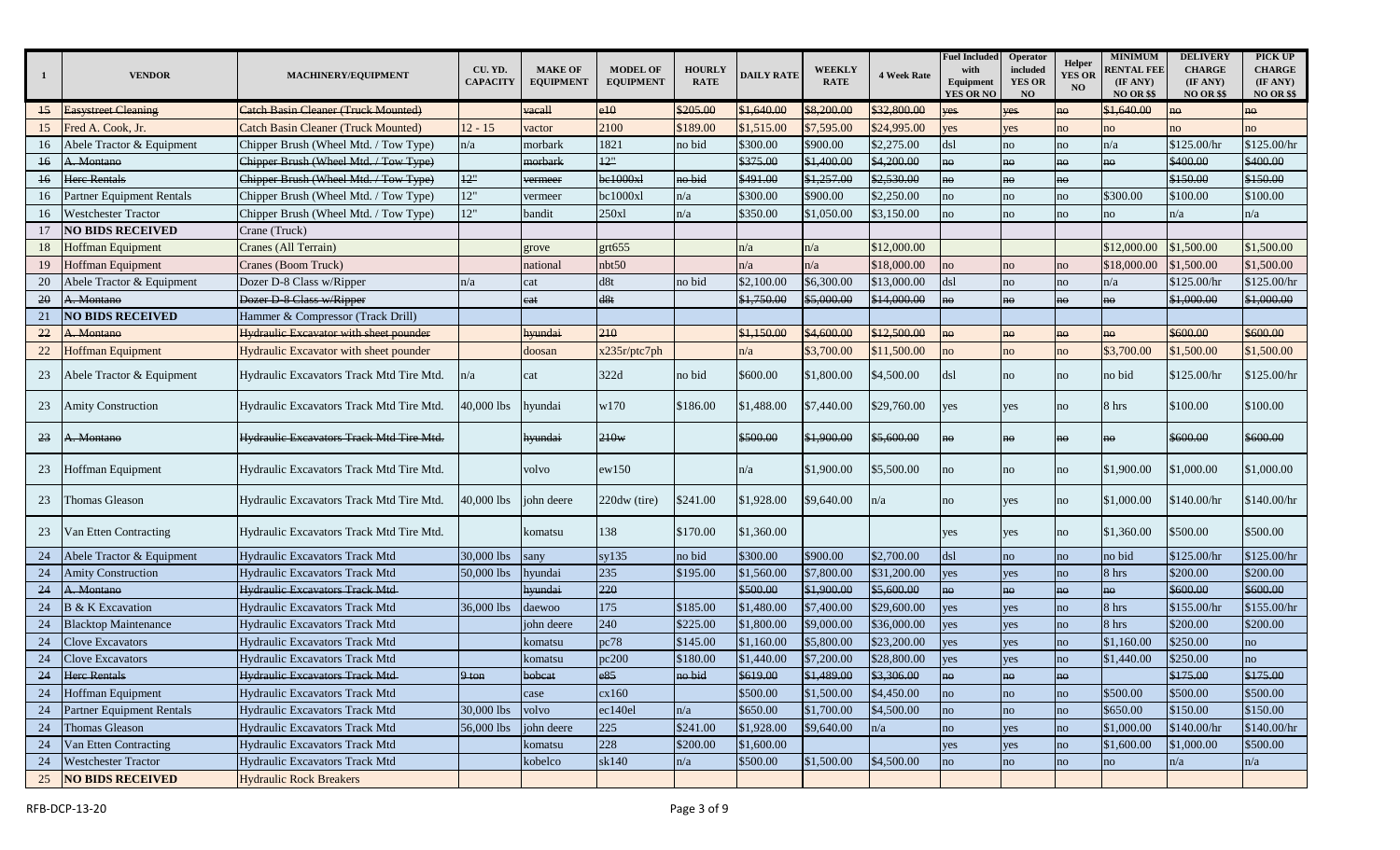| $\mathbf{1}$ | <b>VENDOR</b>                    | MACHINERY/EQUIPMENT                              | CU. YD.<br><b>CAPACITY</b> | <b>MAKE OF</b><br><b>EQUIPMENT</b> | <b>MODEL OF</b><br><b>EQUIPMENT</b> | <b>HOURLY</b><br><b>RATE</b> | <b>DAILY RATE</b> | <b>WEEKLY</b><br><b>RATE</b> | <b>4 Week Rate</b> | <b>Fuel Included</b><br>with<br>Equipment<br><b>YES OR NO</b> | Operator<br>included<br><b>YES OR</b><br><b>NO</b> | Helper<br><b>YES OR</b><br><b>NO</b> | <b>MINIMUM</b><br><b>RENTAL FEE</b><br>(IF ANY)<br><b>NO OR \$\$</b> | <b>DELIVERY</b><br><b>CHARGE</b><br>(IF ANY)<br><b>NO OR \$\$</b> | PICK UP<br><b>CHARGE</b><br>(IF ANY)<br><b>NO OR \$\$</b> |
|--------------|----------------------------------|--------------------------------------------------|----------------------------|------------------------------------|-------------------------------------|------------------------------|-------------------|------------------------------|--------------------|---------------------------------------------------------------|----------------------------------------------------|--------------------------------------|----------------------------------------------------------------------|-------------------------------------------------------------------|-----------------------------------------------------------|
| 26           | Clove Excavators                 | <b>Hydraulic Rock Breakers-Excavator</b>         | 5,000 lbs                  | komatsu                            | pc200                               | \$310.00                     | \$2,480.00        | \$12,400.00                  | \$49,600.00        | yes                                                           | yes                                                | no                                   | \$2,480.00                                                           | \$250.00                                                          | no                                                        |
| 26           | <b>Clove Excavators</b>          | <b>Hydraulic Rock Breakers-Excavator</b>         | 7,500 lbs                  | komatsu                            | pc308                               | \$440.00                     | \$3,520.00        | \$17,600.00                  | \$70,400.00        | yes                                                           | yes                                                | no                                   | \$3,520.00                                                           | \$250.00                                                          | no                                                        |
| 26           | Here Rentals                     | <b>Hydraulic Rock Breakers Excavator</b>         | $1,200$ lbs                | cent                               | f9fsp-wr                            | no bid                       | \$409.00          | \$1,165.00                   | \$2,395.00         | no                                                            | no                                                 | ho                                   |                                                                      | \$100.00                                                          | \$100.00                                                  |
| 26           | Thomas Gleason                   | Hydraulic Rock Breakers-Excavator                | 5,000 lbs                  | john deere                         | 200                                 | \$351.00                     | \$2,808.00        | \$14,040.00                  | n/a                | no                                                            | yes                                                | no                                   | \$1,500.00                                                           | \$140.00/hr                                                       | \$140.00/hr                                               |
| 27           | Abele Tractor & Equipment        | Hydraulic Rock Breakers-Excavator                | 48,000 lbs                 | sany                               | sy215                               | no bid                       | \$2,000.00        | \$4,000.00                   | \$12,000.00        | dsl                                                           | no                                                 | no                                   | no bid                                                               | \$125.00/hr                                                       | \$125.00/hr                                               |
| 27           | A. Montano                       | <b>Hydraulic Rock Breakers Excavator</b>         |                            | hyundai                            | 220                                 |                              | \$1,150.00        | \$4,600.00                   | \$12,500.00        | no                                                            | no                                                 | no                                   | no                                                                   | \$600.00                                                          | \$600.00                                                  |
| 27           | <b>Hoffman Equipment</b>         | Hydraulic Rock Breakers-Excavator                |                            | case                               | cx145                               |                              | n/a               | \$3,000.00                   | \$8,800.00         | no                                                            | no                                                 | no                                   | \$3,000.00                                                           | \$500.00                                                          | \$500.00                                                  |
| 27           | <b>Partner Equipment Rentals</b> | Hydraulic Rock Breakers-Excavator                | 2,000 lbs                  | epiroc                             | ec110t                              | n/a                          | \$400.00          | \$1,100.00                   | \$3,000.00         | no                                                            | no                                                 | no                                   | \$400.00                                                             | \$150.00                                                          | \$150.00                                                  |
| 27           | Thomas Gleason                   | <b>Hydraulic Rock Breakers-Excavator</b>         | 10,000 lbs                 | cat                                | 330                                 | \$531.00                     | \$4,248.00        | \$21,240.00                  | n/a                | no                                                            | yes                                                | no                                   | \$2,000.00                                                           | \$140.00/hr                                                       | \$140.00/hr                                               |
| 27           | <b>Westchester Tractor</b>       | Hydraulic Rock Breakers-Excavator                | 4,000 lbs                  | kobelco                            | sk230                               | n/a                          | \$1,445.00        | \$4,335.00                   | \$13,000.00        | no                                                            | no                                                 | no                                   | no                                                                   | n/a                                                               | n/a                                                       |
| 28           | <b>Amity Construction</b>        | Hydraulic Rock Breakers (Backhoe/Boom<br>Mtd.)   | 1,600 lbs                  | ohn deere                          | $310$ sg                            | \$192.00                     | \$1,536.00        | \$7,680.00                   | \$30,720.00        | yes                                                           | yes                                                | no                                   | 8 hrs                                                                | \$100.00                                                          | \$100.00                                                  |
| 28           | <b>Blacktop Maintenance</b>      | Hydraulic Rock Breakers (Backhoe/Boom<br>Mtd.)   |                            | cat                                | 446                                 | \$300.00                     | \$2,400.00        | \$12,000.00                  | \$48,000.00        | yes                                                           | yes                                                | no                                   | 8 hrs                                                                | \$200.00                                                          | \$200.00                                                  |
| 28           | <b>Hoffman Equipment</b>         | Hydraulic Rock Breakers (Backhoe/Boom<br>Mtd.)   |                            | case                               | 580sn/590sn                         |                              | n/a               | \$1,400.00                   | \$4,200.00         | no                                                            | no                                                 | no                                   | \$1,400.00                                                           | \$500.00                                                          | \$500.00                                                  |
| 28           | <b>Partner Equipment Rentals</b> | Hydraulic Rock Breakers (Backhoe/Boom<br>Mtd.)   | $1,000$ lbs                | stryker                            | tnb6m                               | n/a                          | \$300.00          | \$900.00                     | \$2,700.00         | no                                                            | no                                                 | no                                   | \$300.00                                                             | \$150.00                                                          | \$150.00                                                  |
| 28           | <b>Thomas Gleason</b>            | Hydraulic Rock Breakers (Backhoe/Boom<br>Mtd.)   | 3,000 lbs                  | ohn deere                          | 710d                                | \$301.00                     | \$2,408.00        | \$12,040.00                  | n/a                | no                                                            | yes                                                | no                                   | \$1,500.00                                                           | \$140.00/hr                                                       | \$140.00/hr                                               |
| 29           | Fred A. Cook, Jr.                | Jet Rodder (Conduit Cleaner) Truck Mounted 12-15 |                            | vactor                             | 2100                                | \$197.00                     | \$1,576.00        | \$7,495.00                   | \$24,995.00        | yes                                                           | yes                                                | no                                   | no                                                                   | no                                                                | no                                                        |
| 30           | <b>Here Rentals</b>              | <b>Message Board Solar</b>                       |                            | waneo                              | wtlmb-a                             | no bid                       | \$190.00          | \$483.00                     | \$914.00           | no                                                            | no                                                 | no                                   |                                                                      | \$100.00                                                          | \$100.00                                                  |
| 31           | <b>NO BIDS RECEIVED</b>          | Message Board Varible                            |                            |                                    |                                     |                              |                   |                              |                    |                                                               |                                                    |                                      |                                                                      |                                                                   |                                                           |
| 32           | Abele Tractor & Equipment        | Mower Boom (Tractor Mtd. Hyd. Mounted)           | n/a                        | sweeper                            | sweeper                             |                              | \$400.00          | \$1,200.00                   | \$3,600.00         | dsl                                                           | no                                                 | no                                   | no bid                                                               | \$125.00/hr                                                       | \$125.00/hr                                               |
| 32           | <b>Westchester Tractor</b>       | Mower Boom (Tractor Mtd. Hyd. Mounted)           |                            | kubota                             | m <sub>6</sub>                      | n/a                          | \$800.00          | \$2,400.00                   | \$7,200.00         | no                                                            | no                                                 | no                                   | \$2,400.00                                                           | n/a                                                               | n/a                                                       |
| 33           | <b>NO BIDS RECEIVED</b>          | Mower Ditchbank Roadside (Tractor)               |                            |                                    |                                     |                              |                   |                              |                    |                                                               |                                                    |                                      |                                                                      |                                                                   |                                                           |
| 34           | <b>NO BIDS RECEIVED</b>          | Portable Pumps 6"                                |                            |                                    |                                     |                              |                   |                              |                    |                                                               |                                                    |                                      |                                                                      |                                                                   |                                                           |
| 35           | <b>NO BIDS RECEIVED</b>          | Portable Pumps 8"                                |                            |                                    |                                     |                              |                   |                              |                    |                                                               |                                                    |                                      |                                                                      |                                                                   |                                                           |
| 36           | <b>NO BIDS RECEIVED</b>          | Portable Pumps 10"                               |                            |                                    |                                     |                              |                   |                              |                    |                                                               |                                                    |                                      |                                                                      |                                                                   |                                                           |
| 37           | <b>NO BIDS RECEIVED</b>          | Hose for the above pump 6inchx50ft               |                            |                                    |                                     |                              |                   |                              |                    |                                                               |                                                    |                                      |                                                                      |                                                                   |                                                           |
| 38           | <b>NO BIDS RECEIVED</b>          | Hose for the above pump 6inchx20ft               |                            |                                    |                                     |                              |                   |                              |                    |                                                               |                                                    |                                      |                                                                      |                                                                   |                                                           |
| 39           | <b>NO BIDS RECEIVED</b>          | Hose for the above pump 8inchx50ft               |                            |                                    |                                     |                              |                   |                              |                    |                                                               |                                                    |                                      |                                                                      |                                                                   |                                                           |
| 40           | <b>NO BIDS RECEIVED</b>          | Hose for the above pump 8inchx20ft               |                            |                                    |                                     |                              |                   |                              |                    |                                                               |                                                    |                                      |                                                                      |                                                                   |                                                           |
| 41           | <b>NO BIDS RECEIVED</b>          | Hose for the abovepump10inchx50ft                |                            |                                    |                                     |                              |                   |                              |                    |                                                               |                                                    |                                      |                                                                      |                                                                   |                                                           |
| 42           | <b>NO BIDS RECEIVED</b>          | Hose for the abovepump10inchx20ft                |                            |                                    |                                     |                              |                   |                              |                    |                                                               |                                                    |                                      |                                                                      |                                                                   |                                                           |
| 43           | <b>NO BIDS RECEIVED</b>          | Pump 6 IN Trash                                  |                            |                                    |                                     |                              |                   |                              |                    |                                                               |                                                    |                                      |                                                                      |                                                                   |                                                           |
| 44           | Abele Tractor & Equipment        | Road Grader                                      | n/a                        | cat                                | 140m                                | no bid                       | \$700.00          | \$2,100.00                   | \$6,000.00         | dsl                                                           | no                                                 | no                                   | no bid                                                               | \$125.00/hr                                                       | \$125.00/hr                                               |
| 44           | A. Montano                       | Road Grader                                      |                            | cat                                | 140k                                |                              | \$500.00          | \$1,600.00                   | \$4,800.00         | no                                                            | no                                                 | no                                   | no                                                                   | \$600.00                                                          | \$600.00                                                  |
| 44           | <b>Blacktop Maintenance</b>      | Road Grader                                      |                            | cat                                | 120                                 | \$225.00                     | \$1,800.00        | \$9,000.00                   | \$36,000.00        | yes                                                           | yes                                                | no                                   | 8 hrs                                                                | \$200.00                                                          | \$200.00                                                  |
|              | RFB-DCP-13-20                    |                                                  |                            |                                    |                                     | Page 4 of 9                  |                   |                              |                    |                                                               |                                                    |                                      |                                                                      |                                                                   |                                                           |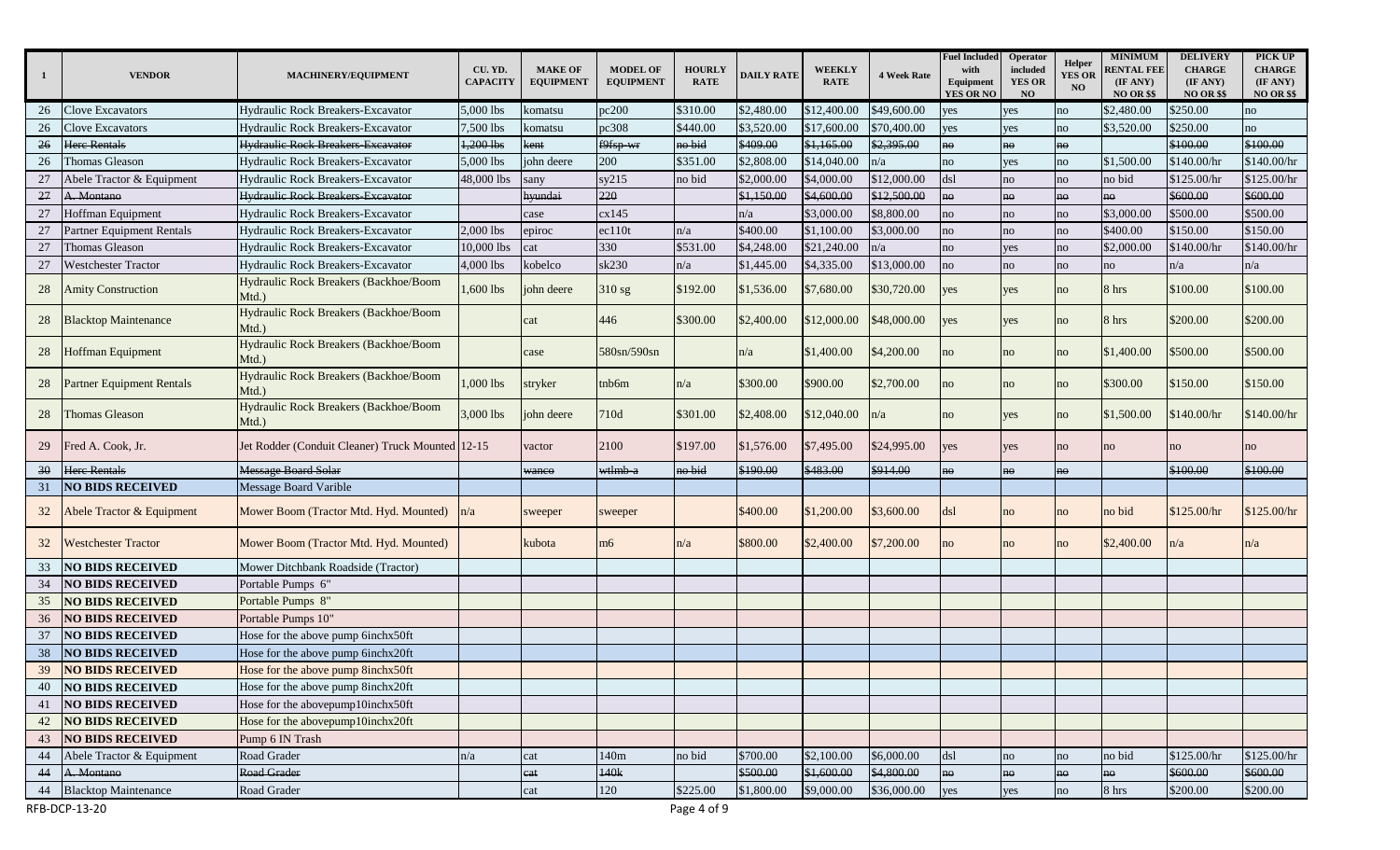| -1 | <b>VENDOR</b>                      | MACHINERY/EQUIPMENT                               | CU. YD.<br><b>CAPACITY</b> | <b>MAKE OF</b><br><b>EQUIPMENT</b> | <b>MODEL OF</b><br><b>EQUIPMENT</b> | <b>HOURLY</b><br><b>RATE</b> | <b>DAILY RATE</b> | <b>WEEKLY</b><br><b>RATE</b> | <b>4 Week Rate</b> | <b>Fuel Included</b><br>with<br>Equipment<br><b>YES OR NO</b> | Operator<br>included<br><b>YES OR</b><br>NO | Helper<br><b>YES OR</b><br><b>NO</b> | <b>MINIMUM</b><br><b>RENTAL FEE</b><br>(IF ANY)<br><b>NO OR \$\$</b> | <b>DELIVERY</b><br><b>CHARGE</b><br>(IF ANY)<br><b>NO OR \$\$</b> | PICK UP<br><b>CHARGE</b><br>(IF ANY)<br><b>NO OR \$\$</b> |
|----|------------------------------------|---------------------------------------------------|----------------------------|------------------------------------|-------------------------------------|------------------------------|-------------------|------------------------------|--------------------|---------------------------------------------------------------|---------------------------------------------|--------------------------------------|----------------------------------------------------------------------|-------------------------------------------------------------------|-----------------------------------------------------------|
| 44 | Clove Excavators                   | Road Grader                                       |                            | cat                                | 120                                 | \$150.00                     | \$1,200.00        | \$6,000.00                   | \$24,000.00        | yes                                                           | yes                                         | no                                   | \$1,200.00                                                           | \$250.00                                                          | no                                                        |
| 44 | Gorman Bros.                       | Road Grader                                       |                            | champion                           | 720a                                | \$210.00                     | \$1,680.00        | no bid                       | no bid             | no                                                            | yes                                         | no                                   | \$1,680.00                                                           | \$500.00                                                          | \$500.00                                                  |
| 44 | Peckham Road                       | Road Grader                                       |                            | cat                                | 120m2                               | \$240.00                     | \$1,920.00        | no bid                       | no bid             | no                                                            | yes                                         | no                                   | \$1,200.00                                                           | \$575.00                                                          | no                                                        |
| 44 | Van Etten Contracting              | Road Grader                                       |                            | leeboy                             | 635                                 | \$200.00                     | \$1,600.00        |                              |                    | yes                                                           | yes                                         | no                                   | \$1,600.00                                                           | \$500.00                                                          | \$500.00                                                  |
| 45 | <b>NO BIDS RECEIVED</b>            | Road Maintainer                                   |                            |                                    |                                     |                              |                   |                              |                    |                                                               |                                             |                                      |                                                                      |                                                                   |                                                           |
| 46 | <b>Blacktop Maintenance</b>        | Road Widener (Self Powered / tow Type)            |                            | midland                            |                                     | \$225.00                     | \$1,800.00        | \$9,000.00                   | \$36,000.00        | yes                                                           | yes                                         | no                                   | 8 hrs                                                                | \$200.00                                                          | \$200.00                                                  |
| 46 | <b>Clove Excavators</b>            | Road Widener (Self Powered / tow Type)            |                            | midland                            | 960                                 | \$170.00                     | \$1,360.00        | \$6,800.00                   | \$27,200.00        | yes                                                           | yes                                         | no                                   | \$1,360.00                                                           | \$250.00                                                          | no                                                        |
| 46 | Peckham Road                       | Road Widener (Self Powered / tow Type)            |                            | midland                            | sp8                                 | \$245.00                     | \$1,960.00        | no bid                       | no bid             | no                                                            | yes                                         | no                                   | \$1,960.00                                                           | \$750.00                                                          | no                                                        |
|    | Abele Tractor & Equipment          | Rubber Tire Front End Loader/Crawler Track n/a    |                            | cat                                | 930k                                | no bid                       | \$425.00          | \$1,150.00                   | \$3,400.00         | dsl                                                           | no                                          | no                                   | no bid                                                               | \$125.00/hr                                                       | \$125.00/hr                                               |
| 47 | <b>Amity Construction</b>          | Rubber Tire Front End Loader/Crawler Track 2.5 cy |                            | kawasaki                           | $65 \text{ } \text{tm}$             | \$182.00                     | \$1,456.00        | \$7,280.00                   | \$29,120.00        | yes                                                           | yes                                         | no                                   | 8 hrs                                                                | \$100.00                                                          | \$100.00                                                  |
| 47 | <b>Blacktop Maintenance</b>        | Rubber Tire Front End Loader/Crawler Track        |                            | cat                                | 930                                 | \$200.00                     | \$1,600.00        | \$8,000.00                   | \$32,000.00        | yes                                                           | yes                                         | no                                   | 8 hrs                                                                | \$200.00                                                          | \$200.00                                                  |
| 47 | <b>Clove Excavators</b>            | Rubber Tire Front End Loader/Crawler Track 3 yds  |                            | john deere                         | 544                                 | \$140.00                     | \$1,120.00        | \$5,600.00                   | \$22,400.00        | yes                                                           | yes                                         | no                                   | \$1,120.00                                                           | \$250.00                                                          | no                                                        |
| 47 | <b>Clove Excavators</b>            | Rubber Tire Front End Loader/Crawler Track 1.25   |                            | cat                                | 906                                 | \$130.00                     | \$1,040.00        | \$5,200.00                   | \$20,800.00        | yes                                                           | yes                                         | no                                   | \$1,040.00                                                           | \$250.00                                                          | no                                                        |
|    | 47 Hoffman Equipment               | Rubber Tire Front End Loader/Crawler Track        |                            | case                               | 621g                                |                              | \$530.00          | \$1,585.00                   | \$4,760.00         | no                                                            | no                                          | no                                   | \$530.00                                                             | \$500.00                                                          | \$500.00                                                  |
| 47 | Thomas Gleason                     | Rubber Tire Front End Loader/Crawler Track 4 cy   |                            | john deere                         | 644h                                | \$241.00                     | \$1,928.00        | \$9,640.00                   | n/a                | no                                                            | yes                                         | no                                   | \$1,000.00                                                           | \$140.00/hr                                                       | \$140.00/hr                                               |
| 47 | <b>Westchester Tractor</b>         | Rubber Tire Front End Loader/Crawler Track 1      |                            | kubota                             | r630                                | n/a                          | \$400.00          | \$1,200.00                   | \$3,600.00         | no                                                            | no                                          | no                                   | no                                                                   | n/a                                                               | n/a                                                       |
| 48 | Abele Tractor & Equipment          | Skidsteer Loader w/miller                         | n/a                        | kubota                             | $ssv-75$                            | no bid                       | \$600.00          | \$1,700.00                   | \$4,500.00         | dsl                                                           | no                                          | no                                   | no bid                                                               | \$125.00/hr                                                       | \$125.00/hr                                               |
| 48 | <b>Avello Brothers Contractors</b> | Skidsteer Loader w/miller                         |                            | bobcat                             |                                     | \$155.00                     | \$1,240.00        | \$6,200.00                   | \$24,000.00        | yes                                                           | yes                                         | no                                   | \$1,240.00                                                           | no                                                                | no                                                        |
| 48 | B & K Excavation                   | Skidsteer Loader w/miller                         |                            | cat/kubota                         | 277                                 | \$170.00                     | \$1,360.00        | \$6,800.00                   | \$27,200.00        | yes                                                           | yes                                         | no                                   | 4 hrs                                                                | \$110.00/hr                                                       | no                                                        |
| 48 | <b>Blacktop Maintenance</b>        | Skidsteer Loader w/miller                         |                            | case                               |                                     | \$185.00                     | \$1,480.00        | \$7,400.00                   | \$29,600.00        | yes                                                           | yes                                         | no                                   | 8 hrs                                                                | \$200.00                                                          | \$200.00                                                  |
| 48 | <b>Clove Excavators</b>            | Skidsteer Loader w/miller                         |                            | new holland                        | 1185                                | \$180.00                     | \$1,440.00        | \$7,200.00                   | \$28,800.00        | yes                                                           | yes                                         | no                                   | \$1,440.00                                                           | \$250.00                                                          | no                                                        |
| 48 | <b>Here Rentals</b>                | Skidsteer Loader w/miller                         | 14"                        | <del>kubota/bobcat</del>           | ssv-75/m7019                        | no bid                       | \$577.00          | \$1,794.00                   | \$4,258.00         | no                                                            | nΘ                                          | no                                   |                                                                      | \$175.00                                                          | \$175.00                                                  |
| 48 | Hoffman Equipment                  | Skidsteer Loader w/miller                         |                            | bradco                             | hp600                               |                              | \$750.00          | \$2,250.00                   | \$6,750.00         | no                                                            | no                                          | no                                   | \$750.00                                                             | \$500.00                                                          | \$500.00                                                  |
| 48 | <b>Partner Equipment Rentals</b>   | Skidsteer Loader w/miller                         | 2,250 lbs                  | volvo                              | mc110d                              | n/a                          | \$450.00          | \$1,350.00                   | \$4,050.00         | no                                                            | no                                          | no                                   | \$450.00                                                             | \$150.00                                                          | \$150.00                                                  |
| 48 | Peckham Road                       | Skidsteer Loader w/miller                         |                            | bobcat                             | s630                                | \$195.00                     | \$1,560.00        | no bid                       | no bid             | no                                                            | yes                                         | no                                   | \$1,560.00                                                           | \$375.00                                                          | no                                                        |
| 48 | Van Etten Contracting              | Skidsteer Loader w/miller                         |                            | bobcat                             | a770                                | \$200.00                     | \$1,280.00        |                              |                    | yes                                                           | yes                                         | yes                                  |                                                                      | \$300.00                                                          | \$300.00                                                  |
| 48 | <b>Westchester Tractor</b>         | Skidsteer Loader w/miller                         |                            | new holland                        | 1230                                | n/a                          | \$535.00          | \$1,605.00                   | \$4,810.00         | no                                                            | no                                          | no                                   | no                                                                   | n/a                                                               | n/a                                                       |
| 49 | Abele Tractor & Equipment          | Skidsteer Loader w/miller w/Bucket                | n/a                        | kubota                             | $ssv-75$                            | no bid                       | \$600.00          | \$1,700.00                   | \$4,500.00         | dsl                                                           | no                                          | no                                   | no bid                                                               | \$125.00/hr                                                       | \$125.00/hr                                               |
| 49 | A. Montano                         | Skidsteer Loader w/miller w/Bucket                |                            | takeuchi                           | $t\rightarrow 12$                   |                              | \$560.00          | \$2,240.00                   | \$6,720.00         | no                                                            | no                                          | $n\Theta$                            | no                                                                   | \$400.00                                                          | \$400.00                                                  |
| 49 | <b>B</b> & K Excavation            | Skidsteer Loader w/miller w/Bucket                |                            | cat/kubota                         | 277                                 | \$145.00                     | \$1,160.00        | \$5,800.00                   | \$23,200.00        | yes                                                           | yes                                         | no                                   | 4 hrs                                                                | \$110.00/hr                                                       | no                                                        |
| 49 | <b>Blacktop Maintenance</b>        | Skidsteer Loader w/miller w/Bucket                |                            | case                               |                                     | \$185.00                     | \$1,480.00        | \$7,400.00                   | \$29,600.00        | yes                                                           | yes                                         | no                                   | 8 hrs                                                                | \$200.00                                                          | \$200.00                                                  |
| 49 | <b>Here Rentals</b>                | Skidsteer Loader w/miller w/Bucket                | 14"                        | kubota/bobcat                      | ssv 75/m7019                        | no bid                       | \$577.00          | \$1,794.00                   | \$4,258.00         | no                                                            | no                                          | $\mathbf{no}$                        |                                                                      | \$175.00                                                          | \$175.00                                                  |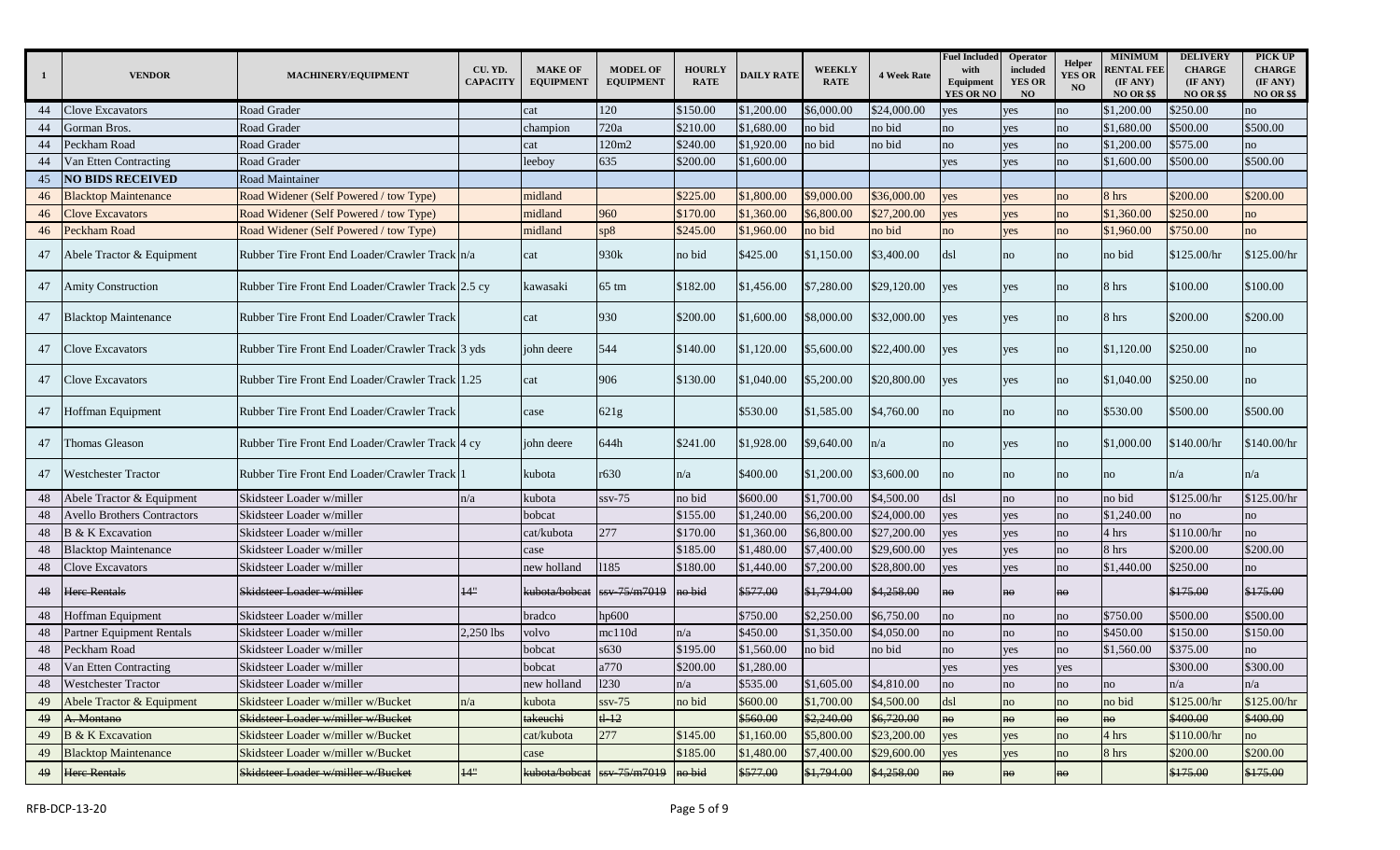| -1 | <b>VENDOR</b>                      | MACHINERY/EQUIPMENT                       | CU. YD.<br><b>CAPACITY</b> | <b>MAKE OF</b><br><b>EQUIPMENT</b> | <b>MODEL OF</b><br><b>EQUIPMENT</b> | <b>HOURLY</b><br><b>RATE</b> | <b>DAILY RATE</b> | <b>WEEKLY</b><br><b>RATE</b> | <b>4 Week Rate</b> | <b>Fuel Included</b><br>with<br>Equipment<br><b>YES OR NO</b> | Operator<br>included<br><b>YES OR</b><br>NO | <b>Helper</b><br><b>YES OR</b><br>NO | <b>MINIMUM</b><br><b>RENTAL FEE</b><br>(IF ANY)<br><b>NO OR \$\$</b> | <b>DELIVERY</b><br><b>CHARGE</b><br>(IF ANY)<br><b>NO OR \$\$</b> | PICK UP<br><b>CHARGE</b><br>(IF ANY)<br><b>NO OR \$\$</b> |
|----|------------------------------------|-------------------------------------------|----------------------------|------------------------------------|-------------------------------------|------------------------------|-------------------|------------------------------|--------------------|---------------------------------------------------------------|---------------------------------------------|--------------------------------------|----------------------------------------------------------------------|-------------------------------------------------------------------|-----------------------------------------------------------|
| 49 | Hoffman Equipment                  | Skidsteer Loader w/miller w/Bucket        |                            | bradco                             | hp600                               |                              | \$750.00          | \$2,250.00                   | \$6,750.00         | no                                                            | no                                          | no                                   | \$750.00                                                             | \$500.00                                                          | \$500.00                                                  |
| 49 | Partner Equipment Rentals          | Skidsteer Loader w/miller w/Bucket        | 2,250 lbs                  | volvo                              | mc110d                              | n/a                          | \$450.00          | \$1,350.00                   | \$4,050.00         | no                                                            | no                                          | no                                   | \$450.00                                                             | \$150.00                                                          | \$150.00                                                  |
| 49 | Peckham Road                       | Skidsteer Loader w/miller w/Bucket        |                            | bobcat                             | s630                                | \$195.00                     | \$1,560.00        | no bid                       | no bid             | no                                                            | yes                                         | no                                   | \$1,560.00                                                           | \$375.00                                                          | no                                                        |
| 49 | Van Etten Contracting              | Skidsteer Loader w/miller w/Bucket        |                            | bobcat                             | a770                                | \$225.00                     | \$1,280.00        |                              |                    | yes                                                           | yes                                         | yes                                  |                                                                      | \$300.00                                                          | \$300.00                                                  |
| 49 | <b>Westchester Tractor</b>         | Skidsteer Loader w/miller w/Bucket        |                            | new holland                        | 1230                                | n/a                          | \$535.00          | \$1,605.00                   | \$4,810.00         | no                                                            | no                                          | no                                   | no                                                                   | n/a                                                               | n/a                                                       |
| 50 | Abele Tractor & Equipment          | Soil Screener                             | n/a                        | xtec-robotrac                      | xtec                                | no bid                       | \$1,500.00        | \$2,500.00                   | \$7,500.00         | dsl                                                           | no                                          | no                                   | no bid                                                               | \$125.00/hr                                                       | \$125.00/hr                                               |
| 50 | A. Montano                         | Soil Screener                             |                            | revolver                           | rt508                               |                              | \$500.00          | \$2,000.00                   | \$6,000.00         | no                                                            | <b>no</b>                                   | $n\Theta$                            | no                                                                   | \$400.00                                                          | \$400.00                                                  |
| 50 | <b>Blacktop Maintenance</b>        | Soil Screener                             |                            | powerscreen                        |                                     | \$200.00                     | \$1,600.00        | \$8,000.00                   | \$32,000.00        | yes                                                           | yes                                         | no                                   | 16 hrs                                                               | \$200.00                                                          | \$200.00                                                  |
| 50 | <b>Clove Excavators</b>            | Soil Screener                             |                            | kohlberg                           | kr10                                | \$165.00                     | \$1,320.00        | \$6,600.00                   | \$26,400.00        | yes                                                           | yes                                         | no                                   | \$1,320.00                                                           | \$250.00                                                          | no                                                        |
| 50 | <b>Emerald Equipment Systems</b>   | Soil Screener                             | 100                        | terex/evoquip                      | colt 1000                           | n/a                          | n/a               | n/a                          | \$10,000.00        | no                                                            | no                                          | no                                   | no                                                                   | \$1,000.00                                                        | \$1,000.00                                                |
| 50 | Hoffman Equipment                  | Soil Screener                             |                            | kpi-jci                            | gt104                               |                              | n/a               | n/a                          | \$7,500.00         | no                                                            | no                                          | no                                   | \$7,500.00                                                           | \$1,500.00                                                        | \$1,500.00                                                |
| 50 | <b>Westchester Tractor</b>         | Soil Screener                             |                            | ibroscreen                         | scm40                               | n/a                          | \$500.00          | \$1,500.00                   | \$4,500.00         | no                                                            | no                                          | no                                   | no                                                                   | n/a                                                               | n/a                                                       |
| 51 | Gorman Bros.                       | Stone Aggregate Spreaders (Self Powered)  |                            | bearcat                            | 2002                                | \$225.00                     | \$1,800.00        | no bid                       | no bid             |                                                               | yes                                         |                                      | \$1,800.00                                                           | \$500.00                                                          | \$500.00                                                  |
| 51 | Peckham Road                       | Stone Aggregate Spreaders (Self Powered)  |                            | etnyre                             | 4wd                                 | \$385.00                     | \$3,080.00        | no bid                       | no bid             | no                                                            | yes                                         | no                                   | \$2,400.00                                                           | \$675.00                                                          | no                                                        |
| 52 | A. Montano                         | <b>Stump Grinder w/ Tow Vehicle</b>       |                            | rayeo                              | rg740                               |                              | \$675.00          | \$2,000.00                   | \$6,000.00         | no                                                            | no                                          | no                                   | no                                                                   | \$400.00                                                          | \$400.00                                                  |
| 52 | Partner Equipment Rentals          | Stump Grinder w/Tow Vehicle               | on trailer                 | vermeer                            | sc290                               | n/a                          | \$285.00          | \$855.00                     | \$2,140.00         | no                                                            | no                                          | no                                   | \$285.00                                                             | \$100.00                                                          | \$100.00                                                  |
| 53 | Abele Tractor & Equipment          | <b>Sweeper Broom Type</b>                 | n/a                        | leeboy                             | sweep pro                           | no bid                       | \$300.00          | \$900.00                     | \$2,500.00         | dsl                                                           | no                                          | no                                   | no bid                                                               | \$125.00/hr                                                       | \$125.00/hr                                               |
| 53 | <b>B &amp; K Excavation</b>        | <b>Sweeper Broom Type</b>                 |                            | cat/kubota                         | 277                                 | \$150.00                     | \$1,200.00        | \$6,000.00                   | \$24,000.00        | yes                                                           | yes                                         | no                                   | 4 hrs                                                                | \$110.00/hr                                                       | no                                                        |
| 53 | <b>Clove Excavators</b>            | <b>Sweeper Broom Type</b>                 |                            | sweepster                          | rd2                                 | \$115.00                     | \$920.00          | \$4,600.00                   | \$18,400.00        | yes                                                           | yes                                         | no                                   | \$920.00                                                             | \$250.00                                                          | no                                                        |
| 53 | Here Rentals                       | Sweeper Broom Type                        |                            | laymore                            | $\frac{\text{sm300}}{1}$            | no bid                       | \$321.00          | \$764.00                     | \$1,742.00         | no                                                            | no                                          | no                                   |                                                                      | \$150.00                                                          | \$150.00                                                  |
| 53 | <b>Hoffman Equipment</b>           | Sweeper Broom Type                        |                            | roscoe                             | $rb-50$                             |                              | \$350.00          | \$1,000.00                   | \$3,200.00         | no                                                            | no                                          | no                                   | \$350.00                                                             | \$500.00                                                          | \$500.00                                                  |
| 53 | Peckham Road                       | <b>Sweeper Broom Type</b>                 |                            | new holland                        | tn55                                | \$135.00                     | \$1,080.00        | no bid                       | no bid             | no                                                            | yes                                         | no                                   | \$1,080.00                                                           | \$375.00                                                          | no                                                        |
| 54 | Basystreet Cleaning                | Sweeper Power Pavement Truck Mounted      |                            | <del>elgen</del><br>broombaire     | fl42h                               | \$205.00                     | \$1,640.00        | \$8,200.00                   | \$32,800.00        | yes                                                           | yes                                         | ho                                   | \$1,640.00                                                           | $n\Theta$                                                         | ho                                                        |
| 54 | Hoffman Equipment                  | Sweeper Power Pavement Truck Mounted      |                            | stewart-amos                       |                                     |                              | n/a               | n/a                          | \$9,500.00         | no                                                            | no                                          | no                                   | \$9,500.00                                                           | \$500.00                                                          | \$500.00                                                  |
| 55 | Easystreet Cleaning                | Sweeper Vacuum Type Street                |                            | elgen<br>broombaire                | fl42h                               | \$205.00                     | \$1,640.00        | \$8,200.00                   | \$32,800.00        | yes                                                           | yes                                         | no                                   | \$1,640.00                                                           | no                                                                | no                                                        |
| 56 | Here Rentals                       | <b>Trencher</b>                           |                            | ditchwitch                         | $e^{24x}$                           | no bid                       | \$224.00          | \$621.00                     | \$1,029.00         | ho                                                            | no                                          | no                                   |                                                                      | \$100.00                                                          | \$100.00                                                  |
| 56 | Partner Equipment Rentals          | Trencher                                  | track 30"                  | toro                               | tx525                               | n/a                          | \$300.00          | \$900.00                     | \$2,250.00         | no                                                            | no                                          | no                                   | \$300.00                                                             | \$150.00                                                          | \$150.00                                                  |
| 57 | <b>Here Rentals</b>                | Truck 10 Wheel Dump                       |                            | freightliner                       | m <sub>2</sub> 106                  | no bid                       | \$737.00          | \$2,409.00                   | \$5,635.00         | no                                                            | $n\Theta$                                   | no                                   |                                                                      | \$175.00                                                          | \$175.00                                                  |
| 58 | <b>Avello Brothers Contractors</b> | Truck - 18+ Wheel Flowboy Tractor/Trailer | 39 ton                     | mack                               | flowboy                             | \$145.00                     | \$1,160.00        | \$5,600.00                   | \$22,400.00        | yes                                                           | yes                                         | no                                   | \$1,160.00                                                           | no                                                                | no                                                        |
| 58 | <b>Blacktop Maintenance</b>        | Truck - 18+ Wheel Flowboy Tractor/Trailer | $35 \text{ ton}$           |                                    |                                     | \$150.00                     | \$1,200.00        | \$6,000.00                   | \$24,000.00        | yes                                                           | yes                                         | no                                   | 8 hrs                                                                | no                                                                | no                                                        |
| 58 | <b>Clove Excavators</b>            | Truck - 18+ Wheel Flowboy Tractor/Trailer | 40 ton                     |                                    |                                     | \$170.00                     | \$1,360.00        | \$6,800.00                   | \$27,200.00        | yes                                                           | yes                                         | no                                   | \$1,360.00                                                           | no                                                                | no                                                        |
| 58 | Gorman Bros.                       | Truck - 18+ Wheel Flowboy Tractor/Trailer | 35 ton                     | flowboy                            | cb4000                              | \$200.00                     | \$1,600.00        | no bid                       | no bid             | no                                                            | yes                                         | no                                   | \$1,200.00                                                           |                                                                   |                                                           |
| 58 | Peckham Road                       | Truck - 18+ Wheel Flowboy Tractor/Trailer |                            | various                            | various                             | \$135.00                     | \$1,080.00        | no bid                       | no bid             | yes                                                           | yes                                         | no                                   | \$810.00                                                             | no                                                                | no                                                        |
| 59 | <b>Blacktop Maintenance</b>        | Truck - Dump Tractor Trailer              | $35 \text{ ton}$           |                                    |                                     | \$150.00                     | \$1,200.00        | \$6,000.00                   | \$24,000.00        | yes                                                           | yes                                         | no                                   | 8 hrs                                                                | no                                                                | no                                                        |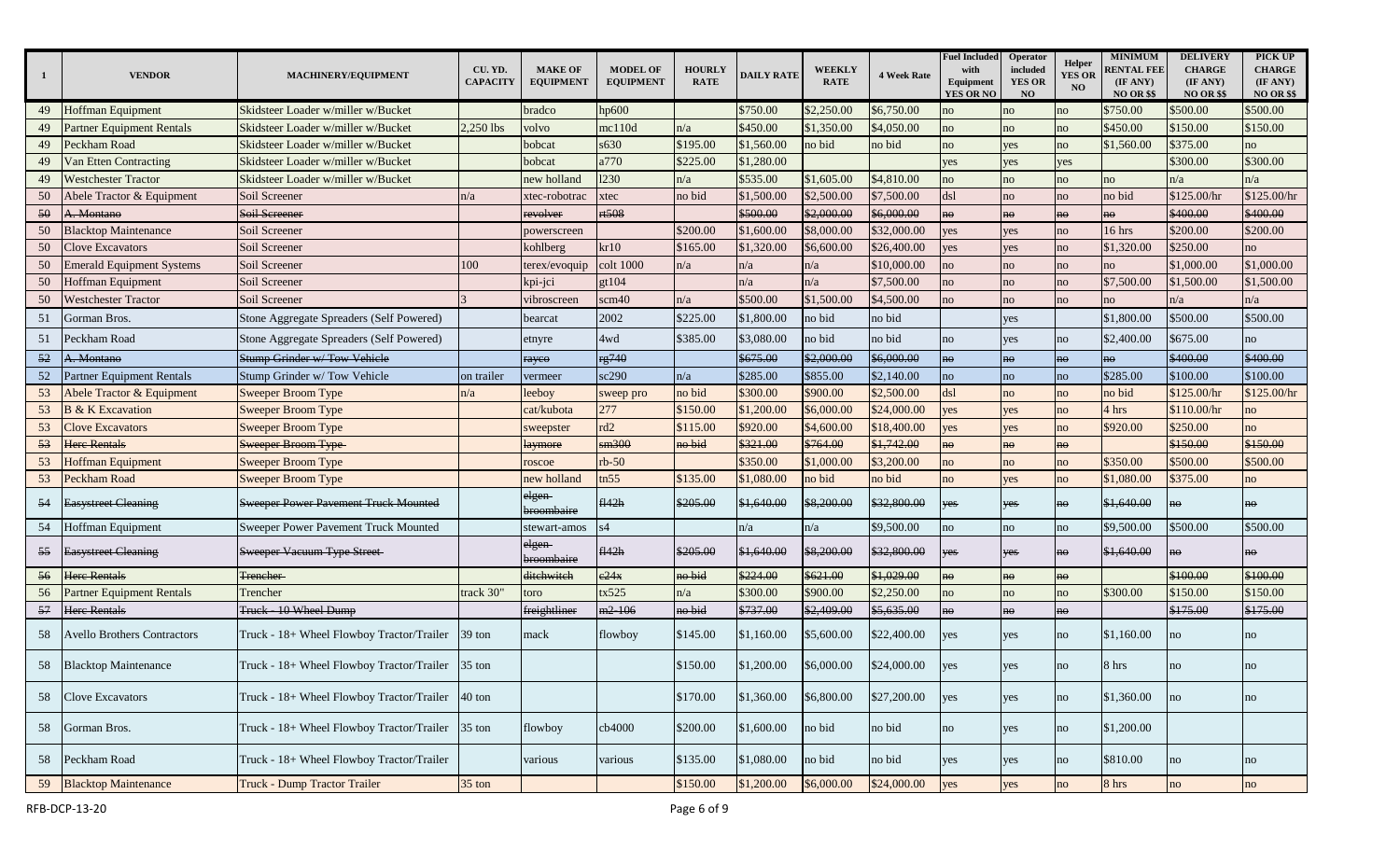| $\mathbf{1}$ | <b>VENDOR</b>                      | MACHINERY/EQUIPMENT                 | CU. YD.<br><b>CAPACITY</b> | <b>MAKE OF</b><br><b>EQUIPMENT</b> | <b>MODEL OF</b><br><b>EQUIPMENT</b> | <b>HOURLY</b><br><b>RATE</b> | <b>DAILY RATE</b> | <b>WEEKLY</b><br><b>RATE</b> | <b>4 Week Rate</b> | <b>Fuel Included</b><br>with<br>Equipment<br>YES OR NO | Operator<br>included<br><b>YES OR</b><br><b>NO</b> | Helper<br><b>YES OR</b><br>N <sub>O</sub> | <b>MINIMUM</b><br><b>RENTAL FEE</b><br>(IF ANY)<br><b>NO OR \$\$</b> | <b>DELIVERY</b><br><b>CHARGE</b><br>(IF ANY)<br><b>NO OR \$\$</b> | PICK UP<br><b>CHARGE</b><br>(IF ANY)<br><b>NO OR \$\$</b> |
|--------------|------------------------------------|-------------------------------------|----------------------------|------------------------------------|-------------------------------------|------------------------------|-------------------|------------------------------|--------------------|--------------------------------------------------------|----------------------------------------------------|-------------------------------------------|----------------------------------------------------------------------|-------------------------------------------------------------------|-----------------------------------------------------------|
| 59           | <b>Clove Excavators</b>            | Truck - Dump Tractor Trailer        | 40 ton                     |                                    |                                     | \$150.00                     | \$1,200.00        | \$6,000.00                   | \$24,000.00        | yes                                                    | yes                                                | no                                        | \$1,200.00                                                           | no                                                                | no                                                        |
| 59           | <b>Thomas Gleason</b>              | <b>Truck - Dump Tractor Trailer</b> |                            | 3cy - 32 ton international         | 7600                                | \$195.00                     | \$1,560.00        | \$7,800.00                   | n/a                | yes                                                    | yes                                                | no                                        | \$850.00                                                             | \$140.00/hr                                                       | \$140.00/hr                                               |
| 60           | <b>B</b> & K Excavation            | Truck - Flat Bed Tractor Trailer    | l ton                      | ford                               | f550                                | \$115.00                     | \$920.00          | \$4,600.00                   | \$18,400.00        | yes                                                    | yes                                                | no                                        | 4 hrs                                                                | no                                                                | no                                                        |
| 60           | <b>Blacktop Maintenance</b>        | Truck - Flat Bed Tractor Trailer    | 50 ton                     |                                    |                                     | \$160.00                     | \$1,280.00        | \$6,400.00                   | \$25,600.00        | yes                                                    | yes                                                | no                                        | 8 hrs                                                                | no                                                                | no                                                        |
| 60           | <b>Clove Excavators</b>            | Truck - Flat Bed Tractor Trailer    | 35 ton                     |                                    |                                     | \$150.00                     | \$1,200.00        | \$6,000.00                   | \$24,000.00        | yes                                                    | yes                                                | no                                        | \$1,200.00                                                           | no                                                                | no                                                        |
| 61           | <b>B</b> & K Excavation            | Truck - Other Tractor/Trailers      | 50 ton                     | kenworth                           |                                     | \$155.00                     | \$1,240.00        | \$6,200.00                   | \$24,800.00        | es                                                     | yes                                                | no                                        | 4 hrs                                                                | no                                                                | no                                                        |
| 62           | <b>Amity Construction</b>          | Truck - Tri-Axle Dump               | 22 ton                     | various                            |                                     | \$140.00                     | \$1,120.00        | \$5,600.00                   | \$22,400.00        | es                                                     | yes                                                | no                                        | 4 hrs                                                                | no                                                                | no                                                        |
| 62           | <b>Avello Brothers Contractors</b> | Truck - Tri-Axle Dump               | $23$ ton                   | mack                               | rd                                  | \$120.00                     | \$960.00          | \$4,800.00                   | \$19,200.00        | yes                                                    | yes                                                | no                                        | \$960.00                                                             | no                                                                | no                                                        |
| 62           | <b>B</b> & K Excavation            | Truck - Tri-Axle Dump               | $22 \text{ ton}$           | kenworth/cat                       |                                     | \$145.00                     | \$1,160.00        | \$5,800.00                   | \$23,200.00        | yes                                                    | yes                                                | no                                        | 4 hrs                                                                | no                                                                | no                                                        |
| 62           | <b>Blacktop Maintenance</b>        | Truck - Tri-Axle Dump               | 25 ton                     |                                    |                                     | \$140.00                     | \$1,120.00        | \$5,600.00                   | \$22,400.00        | yes                                                    | yes                                                | no                                        | 8 hrs                                                                | no                                                                | no                                                        |
| 62           | Clove Excavators                   | Truck - Tri-Axle Dump               | 18 yds                     |                                    |                                     | \$120.00                     | \$960.00          | \$4,800.00                   | \$19,200.00        | yes                                                    | yes                                                | no                                        | \$960.00                                                             | no                                                                | no                                                        |
| 62           | Gorman Bros.                       | Truck - Tri-Axle Dump               | 22 ton                     | mack                               | gu713                               | \$125.00                     | \$1,000.00        | no bid                       | no bid             | no                                                     | yes                                                | no                                        | \$1,000.00                                                           |                                                                   |                                                           |
| 62           | Peckham Road                       | Truck - Tri-Axle Dump               |                            | various                            | various                             | \$115.00                     | \$920.00          | no bid                       | no bid             | yes                                                    | yes                                                | no                                        | \$690.00                                                             | no                                                                | no                                                        |
| 62           | Thomas Gleason                     | Truck - Tri-Axle Dump               | 16cy                       | international                      | paystar                             | \$180.00                     | \$1,440.00        | \$7,200.00                   | n/a                | es/                                                    | yes                                                | no                                        | \$800.00                                                             | \$140.00/hr                                                       | \$140.00/hr                                               |
| 62           | Van Etten Contracting              | Truck - Tri-Axle Dump               |                            |                                    |                                     | \$160.00                     | \$1,280.00        |                              |                    | es                                                     | yes                                                | no                                        | \$1,280.00                                                           | no                                                                | no                                                        |
| 63           | <b>NO BIDS RECEIVED</b>            | <b>Tub Grinder</b>                  |                            |                                    |                                     |                              |                   |                              |                    |                                                        |                                                    |                                           |                                                                      |                                                                   |                                                           |
|              |                                    | <b>OTHER MACHINERY</b>              |                            |                                    |                                     |                              |                   |                              |                    |                                                        |                                                    |                                           |                                                                      |                                                                   |                                                           |
| 64           | <b>Amity Construction</b>          | dozer                               |                            | john deere                         | 450j                                | \$146.00                     | \$1,168.00        | \$5,840.00                   | \$23,360.00        | yes                                                    | yes                                                | no                                        | 8 hrs                                                                | \$250.00                                                          | no                                                        |
| 65           | <b>Amity Construction</b>          | soil roller                         |                            | case                               | 602                                 | \$130.00                     | \$1,040.00        | \$5,200.00                   | \$20,800.00        | yes                                                    | yes                                                | no                                        | 8 hrs                                                                | \$250.00                                                          | no                                                        |
| 66           | <b>Amity Construction</b>          | rubber track skid steer             |                            | john deere                         | 317 g                               | \$129.00                     | \$1,032.00        | \$5,160.00                   | \$20,640.00        | yes                                                    | yes                                                | no                                        | 8 hrs                                                                | \$200.00                                                          | no                                                        |
| 67           | <b>Amity Construction</b>          | excavator Rubber Track              | 12,000 lbs                 | hyundai                            | 55                                  | \$153.00                     | \$1,224.00        | \$6,120.00                   | \$24,480.00        | yes                                                    | yes                                                | no                                        | 8 hrs                                                                | \$200.00                                                          | no                                                        |
| 68           | <b>Amity Construction</b>          | excavator Rubber Track              | 18,000 lbs                 | hyundai                            | 80                                  | \$154.00                     | \$1,232.00        | \$6,160.00                   | \$24,640.00        | yes                                                    | yes                                                | no                                        | 8 hrs                                                                | \$250.00                                                          | no                                                        |
| 69           | <b>Amity Construction</b>          | excavator/Truck Mid                 | 30,000 lbs                 | ıyundai                            | 140 hx                              | \$159.00                     | \$1,272.00        | \$6,360.00                   | \$25,440.00        | es                                                     | yes                                                | no                                        | 8 hrs                                                                | \$200.00                                                          | \$200.00                                                  |
| 70           | <b>Avello Brothers Contractors</b> | laborer/racker/screedman            |                            |                                    |                                     | \$115.00                     | \$920.00          | \$4,600.00                   | \$18,400.00        | no                                                     | no                                                 | no                                        | \$920.00                                                             | no                                                                | no                                                        |
| 71           | <b>B</b> & K Excavation            | 6-wheel dump                        | 4 yd                       | ford                               | f550                                | \$105.00                     | \$840.00          | \$4,200.00                   | \$16,800.00        | yes                                                    | yes                                                | no                                        | 4 hrs                                                                | no                                                                | no                                                        |
| 72           | <b>B</b> & K Excavation            | site truck                          |                            | moxy/terex                         | 27ta                                | \$165.00                     | \$1,320.00        | \$6,600.00                   | \$26,400.00        | yes                                                    | yes                                                | no                                        | 4 hrs                                                                | \$155.00/hr                                                       | \$155.00/hr                                               |
| 73           | <b>B &amp; K Excavation</b>        | ton truck w/ 9' plow                |                            | ford                               | f550                                | \$110.00                     | \$880.00          | \$4,400.00                   | \$17,600.00        | yes                                                    | yes                                                | no                                        | 6 hrs                                                                | no                                                                | no                                                        |
| 74           | <b>B &amp; K Excavation</b>        | abor/flagperson                     |                            |                                    |                                     | \$108.00                     | \$864.00          | \$4,320.00                   | \$17,280.00        | no                                                     | yes                                                | no                                        | 4 hrs                                                                | no                                                                | no                                                        |
| 75           | <b>B &amp; K Excavation</b>        | excavator                           |                            | kubota                             | kx80                                | \$175.00                     | \$1,400.00        | \$7,000.00                   | \$28,000.00        | yes                                                    | yes                                                | no                                        | 4 hrs                                                                | \$155.00/hr                                                       | \$155.00/hr                                               |
| 76           | <b>B</b> & K Excavation            | excavator                           | 36,000 lbs                 | daewoo                             | 175                                 | \$185.00                     | \$1,480.00        | \$7,400.00                   | \$29,600.00        | yes                                                    | yes                                                | no                                        | 4 hrs                                                                | \$155.00/hr                                                       | \$155.00/hr                                               |
| 77           | <b>B</b> & K Excavation            | excavator                           | 48,000 lbs                 | daewoo                             | 225                                 | \$200.00                     | \$1,600.00        | \$8,000.00                   | \$32,000.00        | es                                                     | yes                                                | no                                        | 4 hrs                                                                | \$155.00/hr                                                       | \$155.00/hr                                               |
| 78           | <b>B &amp; K Excavation</b>        | excavator                           | 72,000 lbs                 | laewoo                             | 340                                 | \$255.00                     | \$2,040.00        | \$10,200.00                  | \$40,800.00        | es                                                     | yes                                                | no                                        | 4 hrs                                                                | \$205.00/hr                                                       | \$205.00/hr                                               |
| 79           | <b>B</b> & K Excavation            | excavator with hammer               | 52,000 lbs                 | cat                                | 325                                 | \$285.00                     | \$2,280.00        | \$11,400.00                  | \$45,600.00        | yes                                                    | yes                                                | no                                        | 4 hrs                                                                | \$155.00/hr                                                       | \$155.00/hr                                               |
| 80           | <b>B</b> & <b>K</b> Excavation     | bulldozer                           |                            | cat                                | d3                                  | \$145.00                     | \$1,160.00        | \$5,800.00                   | \$23,200.00        | yes                                                    | yes                                                | no                                        | 4 hrs                                                                | \$155.00/hr                                                       | no                                                        |
| 81           | <b>B</b> & <b>K</b> Excavation     | bulldozer                           |                            | cat                                | d5                                  | \$175.00                     | \$1,400.00        | \$7,000.00                   | \$28,000.00        | yes                                                    | yes                                                | no                                        | 4 hrs                                                                | \$155.00/hr                                                       | no                                                        |
| 82           | <b>B</b> & K Excavation            | loader                              | 3yd                        | daewoo                             | 200                                 | \$170.00                     | \$1,360.00        | \$6,800.00                   | \$27,200.00        | yes                                                    | yes                                                | no                                        | 4 hrs                                                                | \$155.00/hr                                                       | no                                                        |
| 83           | <b>B</b> & K Excavation            | loader with 4 in 1 bucket           | 3yd                        | daewoo                             | 200                                 | \$180.00                     | \$1,440.00        | \$7,200.00                   | \$28,800.00        | yes                                                    | yes                                                | no                                        | 4 hrs                                                                | \$155.00/hr                                                       | no                                                        |
|              | 84 B & K Excavation                | skid steer with grapper bucket      |                            | cat/kubota                         | 277                                 | \$145.00                     | \$1,160.00        | \$5,800.00                   | \$23,200.00        | yes                                                    | yes                                                | no                                        | 4 hrs                                                                | \$110.00/hr                                                       | no                                                        |
| 85           | <b>B</b> & K Excavation            | roller                              |                            | intensus                           |                                     | \$140.00                     | \$1,120.00        | \$5,600.00                   | \$22,400.00        | no                                                     | yes                                                | no                                        | 4 hrs                                                                | \$155.00/hr                                                       | \$155.00/hr                                               |
| 86           | <b>B</b> & K Excavation            | roller - remote walk behind         |                            | wacker                             |                                     |                              | \$255.00          | \$1,275.00                   | \$5,100.00         | no                                                     | yes                                                | no                                        | 4 hrs                                                                | no                                                                | no                                                        |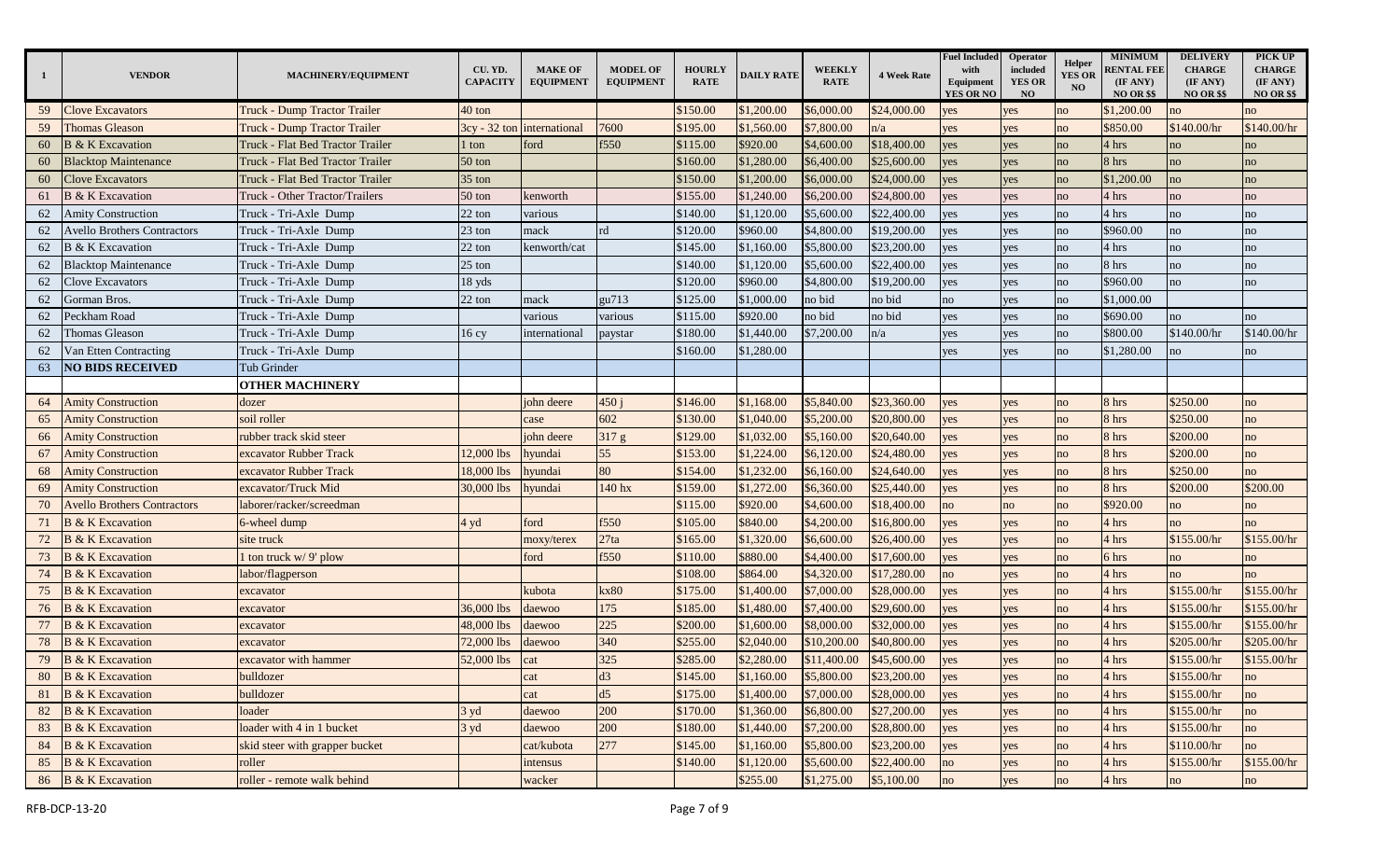| <sup>1</sup> | <b>VENDOR</b>               | MACHINERY/EQUIPMENT              | CU. YD.<br><b>CAPACITY</b> | <b>MAKE OF</b><br><b>EQUIPMENT</b> | <b>MODEL OF</b><br><b>EQUIPMENT</b> | <b>HOURLY</b><br><b>RATE</b> | <b>DAILY RATE</b> | <b>WEEKLY</b><br><b>RATE</b> | <b>4 Week Rate</b> | <b>Fuel Included</b><br>with<br>Equipment<br>YES OR NO | <b>Operator</b><br>included<br><b>YES OR</b><br><b>NO</b> | Helper<br><b>YES OR</b><br>N <sub>O</sub> | <b>MINIMUM</b><br><b>RENTAL FEE</b><br>(IF ANY)<br><b>NO OR \$\$</b> | <b>DELIVERY</b><br><b>CHARGE</b><br>(IF ANY)<br><b>NO OR \$\$</b> | PICK UP<br><b>CHARGE</b><br>(IF ANY)<br><b>NO OR \$\$</b> |
|--------------|-----------------------------|----------------------------------|----------------------------|------------------------------------|-------------------------------------|------------------------------|-------------------|------------------------------|--------------------|--------------------------------------------------------|-----------------------------------------------------------|-------------------------------------------|----------------------------------------------------------------------|-------------------------------------------------------------------|-----------------------------------------------------------|
| 87           | <b>B</b> & K Excavation     | roller                           |                            | bomag                              |                                     | \$120.00                     | \$960.00          | \$4,800.00                   | \$19,200.00        | no                                                     | yes                                                       | no                                        | 4 hrs                                                                | \$110.00/hr                                                       | no                                                        |
| 88           | <b>B</b> & K Excavation     | skid steer with rake or broom    |                            | kubota                             | 277                                 | \$150.00                     | \$1,200.00        | \$6,000.00                   | \$24,000.00        | yes                                                    | yes                                                       | no                                        | 4 hrs                                                                | \$155.00/hr                                                       | \$155.00/hr                                               |
| 89           | <b>B</b> & K Excavation     | excavator                        |                            | cat                                | 325                                 | \$215.00                     | \$1,720.00        | \$8,600.00                   | \$34,400.00        | yes                                                    | yes                                                       | no                                        | 4 hrs                                                                | \$155.00/hr                                                       | \$155.00/hr                                               |
| 90           | <b>B</b> & K Excavation     | excavator with hammer            |                            | kubota                             | kx80                                | \$210.00                     | \$1,680.00        | \$8,400.00                   | \$33,600.00        | yes                                                    | yes                                                       | no                                        | 4 hrs                                                                | \$155.00/hr                                                       | \$155.00/hr                                               |
| 91           | <b>Blacktop Maintenance</b> | dozer                            |                            | cat                                | $d-7$                               | \$225.00                     | \$1,800.00        | \$9,000.00                   | \$36,000.00        | yes                                                    | yes                                                       | no                                        | 8 hrs                                                                | \$200.00                                                          | \$200.00                                                  |
| 92           | <b>Blacktop Maintenance</b> | dozer                            |                            | cat                                | $d-5$                               | \$195.00                     | \$1,560.00        | \$7,800.00                   | \$31,200.00        | es                                                     | yes                                                       | no                                        | 8 hrs                                                                | \$200.00                                                          | \$200.00                                                  |
| 93           | <b>Blacktop Maintenance</b> | roller                           |                            | eat                                | 433                                 | \$195.00                     | \$1,560.00        | \$7,800.00                   | \$31,200.00        | es                                                     | yes                                                       | no                                        | 8 hrs                                                                | \$200.00                                                          | \$200.00                                                  |
| 94           | <b>Blacktop Maintenance</b> | roller                           |                            | pomag                              | bw-190                              | \$160.00                     | \$1,280.00        | \$6,400.00                   | \$25,600.00        | es                                                     | yes                                                       | no                                        | 8 hrs                                                                | no                                                                | no                                                        |
| 95           | <b>Blacktop Maintenance</b> | water truck                      |                            | international                      |                                     | \$125.00                     | \$1,000.00        | \$5,000.00                   | \$20,000.00        | yes                                                    | yes                                                       | no                                        | 8 hrs                                                                | no                                                                | no                                                        |
| 96           | <b>Blacktop Maintenance</b> | crusher                          |                            | eagle                              | 500-05cc                            | \$500.00                     | \$4,000.00        | \$20,000.00                  | \$80,000.00        | yes                                                    | yes                                                       | no                                        | 24 hrs                                                               | \$500.00                                                          | \$500.00                                                  |
| 97           | <b>Blacktop Maintenance</b> | excavator                        |                            | volvo                              | 240                                 | \$250.00                     | \$2,000.00        | \$10,000.00                  | \$40,000.00        | yes                                                    | yes                                                       | no                                        | 8 hrs                                                                | \$200.00                                                          | \$200.00                                                  |
| 98           | <b>Blacktop Maintenance</b> | excavator                        |                            | cat                                | 303.5                               | \$185.00                     | \$1,480.00        | \$7,400.00                   | \$29,600.00        | yes                                                    | yes                                                       | no                                        | 8 hrs                                                                | \$200.00                                                          | \$200.00                                                  |
| 99           | <b>Clove Excavators</b>     | skid steer                       |                            | new holland                        | 1185                                | \$120.00                     | \$960.00          | \$4,800.00                   | \$19,200.00        | yes                                                    | yes                                                       | no                                        | \$960.00                                                             | \$250.00                                                          | no                                                        |
| 100          | <b>Clove Excavators</b>     | skid steer                       |                            | cat                                | 257                                 | \$130.00                     | \$1,040.00        | \$5,200.00                   | \$20,800.00        | es                                                     | yes                                                       | no                                        | \$1,040.00                                                           | \$250.00                                                          | no                                                        |
| 101          | <b>Clove Excavators</b>     | skid steer                       |                            | cat                                | 299                                 | \$135.00                     | \$1,080.00        | \$5,400.00                   | \$21,600.00        | es                                                     | yes                                                       | no                                        | \$1,080.00                                                           | \$250.00                                                          | no                                                        |
| 102          | <b>Clove Excavators</b>     | van - pipe/paving                |                            |                                    |                                     | \$37.50                      | \$300.00          | \$1,500.00                   | \$6,000.00         | es                                                     | yes                                                       | no                                        | \$300.00                                                             | no                                                                | no                                                        |
| 103          | <b>Clove Excavators</b>     | bulldozer                        |                            | dresser                            | td7h                                | \$120.00                     | \$960.00          | \$4,800.00                   | \$19,200.00        | yes                                                    | yes                                                       | no                                        | \$960.00                                                             | no                                                                | no                                                        |
| 104          | <b>Clove Excavators</b>     | vacuum excavator                 |                            | vermeer                            | vactron                             | \$350.00                     | \$2,800.00        | \$14,000.00                  | \$56,000.00        | yes                                                    | yes                                                       | no                                        | \$2,800.00                                                           | \$250.00                                                          | no                                                        |
| 105          | <b>Clove Excavators</b>     | bulldozer                        |                            | cat                                | d6m                                 | \$155.00                     | \$1,240.00        | \$6,200.00                   | \$24,800.00        | yes                                                    | yes                                                       | no                                        | \$1,240.00                                                           | \$250.00                                                          | no                                                        |
| 106          | <b>Clove Excavators</b>     | bulldozer                        |                            | international                      | td15                                | \$155.00                     | \$1,240.00        | \$6,200.00                   | \$24,800.00        | yes                                                    | yes                                                       | no                                        | \$1,240.00                                                           | \$250.00                                                          | no                                                        |
| 107          | <b>Clove Excavators</b>     | bulldozer                        |                            | cat                                | d3k                                 | \$135.00                     | \$1,080.00        | \$5,400.00                   | \$21,600.00        | yes                                                    | yes                                                       | no                                        | \$1,080.00                                                           | \$250.00                                                          | no                                                        |
| 108          | <b>Clove Excavators</b>     | excavator                        |                            | cat                                | 305e                                | \$145.00                     | \$1,160.00        | \$5,800.00                   | \$23,200.00        | yes                                                    | yes                                                       | no                                        | \$1,160.00                                                           | \$250.00                                                          | no                                                        |
| 109          | <b>Clove Excavators</b>     | excavator                        |                            | komatsu                            | pc308                               | \$265.00                     | \$2,120.00        | \$10,600.00                  | \$42,400.00        | es                                                     | yes                                                       | no                                        | \$2,120.00                                                           | \$250.00                                                          | no                                                        |
| 110          | <b>Clove Excavators</b>     | excavator                        |                            | komatsu                            | pc138                               | \$160.00                     | \$1,280.00        | \$6,400.00                   | \$25,600.00        | es                                                     | yes                                                       | no                                        | \$1,280.00                                                           | \$250.00                                                          | no                                                        |
| 111          | <b>Clove Excavators</b>     | excavator                        |                            | komatsu                            | pc360                               | \$325.00                     | \$2,600.00        | \$13,000.00                  | \$52,000.00        | es                                                     | yes                                                       | no                                        | \$2,600.00                                                           | \$250.00                                                          | no                                                        |
| 112          | <b>Clove Excavators</b>     | excavator                        |                            | oobcat                             | 435                                 | \$145.00                     | \$1,160.00        | \$5,800.00                   | \$23,200.00        | yes                                                    | yes                                                       | no                                        | \$1,160.00                                                           | \$250.00                                                          | no                                                        |
| 113          | <b>Clove Excavators</b>     | screed/labor                     |                            |                                    |                                     | \$100.00                     | \$800.00          | \$4,000.00                   | \$16,000.00        | yes                                                    | yes                                                       | no                                        | \$800.00                                                             | no                                                                | no                                                        |
| 114          | <b>Clove Excavators</b>     | nydraulic rock breaker excavator | 8,000 lbs                  | komatsu                            | pc360                               | \$520.00                     | \$4,160.00        | \$20,800.00                  | \$83,200.00        | yes                                                    | yes                                                       | no                                        | \$4,160.00                                                           | \$500.00                                                          | no                                                        |
| 115          | Costanzi Crane              |                                  | 40 ton                     | national                           | 18127                               |                              | \$2,400.00        |                              |                    | yes                                                    | yes                                                       | no                                        | \$2,400.00                                                           | no                                                                | no                                                        |
| 116          | Costanzi Crane              |                                  | 70 ton                     | link belt                          | htc86100                            |                              | \$2,900.00        |                              |                    | yes                                                    | yes                                                       | no                                        | \$2,900.00                                                           | no                                                                | no                                                        |
| 117          | Costanzi Crane              |                                  | $100$ ton                  | link belt                          | htc86100                            |                              | \$3,700.00        |                              |                    | es                                                     | yes                                                       | yes                                       | \$3,700.00                                                           | no                                                                | no                                                        |
| 118          | Costanzi Crane              |                                  | $115$ ton                  | grove                              | gmk4115                             |                              | \$4,100.00        |                              |                    | es                                                     | yes                                                       | yes                                       | \$4,100.00                                                           | no                                                                | no                                                        |
| 119          | Costanzi Crane              |                                  | 150 ton                    | grove                              | gmk5275                             |                              | \$5,300.00        |                              |                    | es                                                     | yes                                                       | yes                                       | \$5,300.00                                                           | no                                                                | no                                                        |
|              | 120 Costanzi Crane          |                                  | $200$ ton                  | grove                              | gmk5275                             |                              | \$7,100.00        |                              |                    | yes                                                    | yes                                                       | yes                                       | \$7,100.00                                                           | no                                                                | no                                                        |
|              | 121 Costanzi Crane          |                                  | $275$ ton                  | grove                              | gmk5275                             |                              | \$9,200.00        |                              |                    | yes                                                    | yes                                                       | yes                                       | \$9,200.00                                                           | no                                                                | no                                                        |
|              | 122 Costanzi Crane          |                                  | 350 ton                    | grove                              | gmk6350                             |                              | \$12,500.00       |                              |                    | yes                                                    | yes                                                       | yes                                       | \$12,500.00                                                          | no                                                                | no                                                        |
|              | 123 Fred A. Cook, Jr.       | hydro excavator                  | 12                         | ram vac                            | $hx-12$                             | \$325.00                     | \$2,600.00        | \$12,000.00                  | \$44,000.00        | yes                                                    | yes                                                       | yes                                       | no                                                                   | no                                                                | no                                                        |
|              | 124 Fred A. Cook, Jr.       | TV truck                         |                            | aries                              |                                     | \$300.00                     | \$2,400.00        | \$12,000.00                  | \$48,000.00        | yes                                                    | yes                                                       | yes                                       | no                                                                   | no                                                                | no                                                        |
|              | 125 Gorman Bros.            | reclaimer                        |                            | wirtgen                            | 2500                                | \$688.00                     | \$5,504.00        | no bid                       | no bid             | no                                                     | yes                                                       | no                                        | \$5,504.00                                                           | \$500.00                                                          | \$500.00                                                  |
|              | 126 Gorman Bros.            | foreman utility vehicle          |                            | ford                               | 2500                                | no bid                       | \$200.00          | no bid                       | no bid             | no                                                     | yes                                                       | no                                        | \$200.00                                                             |                                                                   |                                                           |